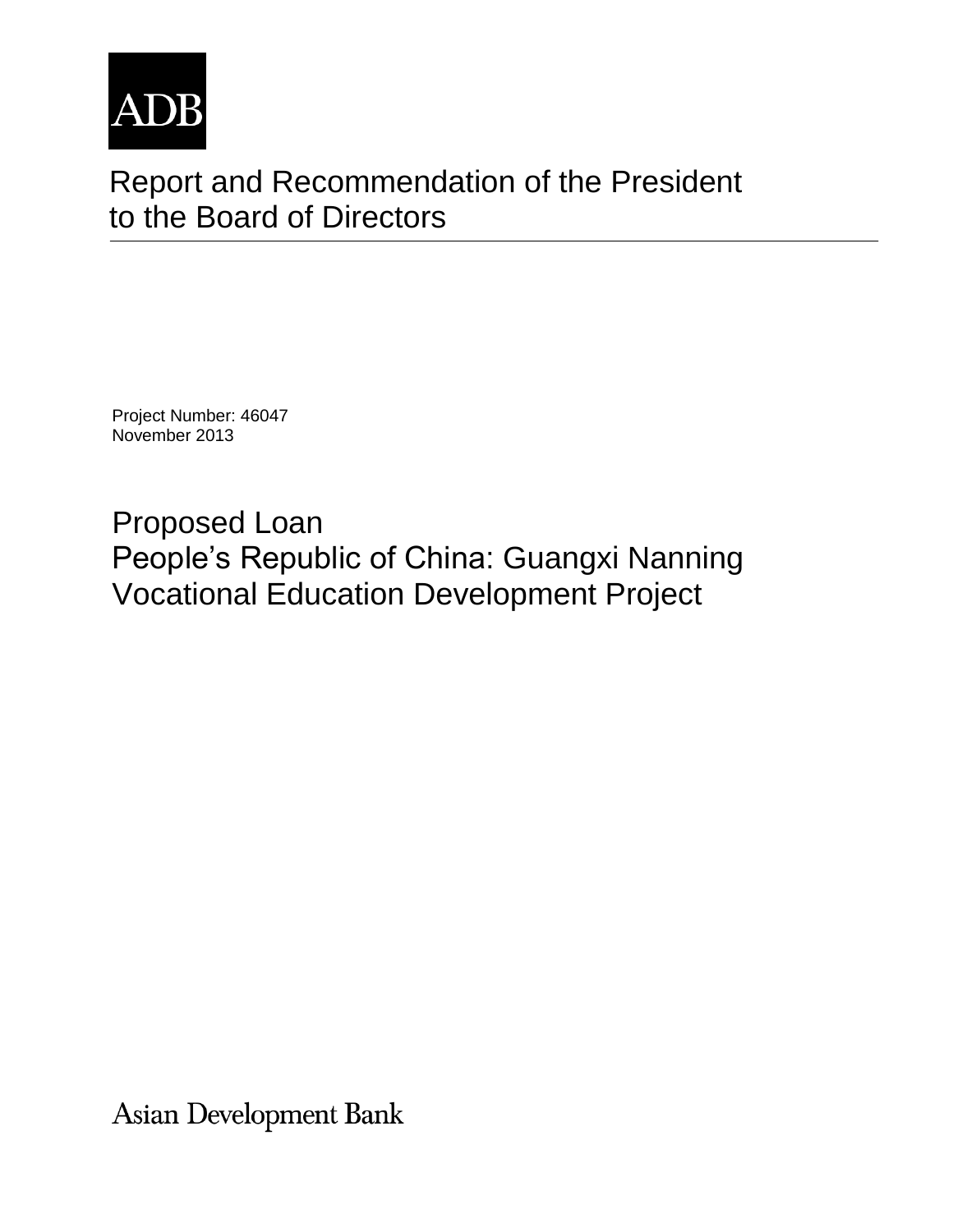#### **CURRENCY EQUIVALENTS**

(as of 3 November 2013)

| Currency unit | -   | yuan (CNY) |
|---------------|-----|------------|
| CNY1.00       | $=$ | \$0.16394  |
| \$1.00        | $=$ | CNY6.009   |

## **ABBREVIATIONS**

| <b>ADB</b>  | Asian Development Bank                          |
|-------------|-------------------------------------------------|
| <b>CBC</b>  | competency-based curricula                      |
| IEE.        | initial environmental examination               |
| <b>GZAR</b> | Guangxi Zhuang Autonomous Region                |
| <b>NHS</b>  | Nanning Health School                           |
| <b>NMG</b>  | <b>Nanning Municipal Government</b>             |
| <b>NVTS</b> | Nanning No. 4 Vocational and Technical School   |
| <b>PMO</b>  | project management office                       |
| <b>PRC</b>  | People's Republic of China                      |
| <b>TVET</b> | technical and vocational education and training |
| <b>XIDC</b> | Xiangsihu Investment and Development Company    |
|             |                                                 |

#### **NOTE**

In this report, "\$" refers to US dollars.

| <b>Vice-President</b><br><b>Director General</b><br><b>Director</b> | S. Groff, Operations 2<br>A. Konishi, East Asia Department (EARD)<br>D. Sharan, Urban and Social Sectors Division, EARD                                                                                                                                                                                                                                                                                                                             |
|---------------------------------------------------------------------|-----------------------------------------------------------------------------------------------------------------------------------------------------------------------------------------------------------------------------------------------------------------------------------------------------------------------------------------------------------------------------------------------------------------------------------------------------|
| <b>Team leader</b><br><b>Team members</b>                           | W. Walker, Senior Social Development Specialist, EARD<br>J. Asanova, Senior Education Specialist, EARD<br>C. Bodart, Principal Health Specialist, EARD<br>M. Davidovski, Senior Counsel, Office of the General Counsel<br>M. Gupta, Principal Safeguards Specialist (Resettlement), EARD<br>M. Guzon, Operations Assistant, EARD<br>A. Morel, Environment Specialist, EARD<br>P. Vandenberg, Senior Economist, Economics and Research<br>Department |
| Peer reviewer                                                       | L. Zou, Senior Financial Management Specialist, EARD<br>S. Jagannathan, Senior Education Specialist, Regional and<br>Sustainable Development Department                                                                                                                                                                                                                                                                                             |

In preparing any country program or strategy, financing any project, or by making any designation of or reference to a particular territory or geographic area in this document, the Asian Development Bank does not intend to make any judgments as to the legal or other status of any territory or area.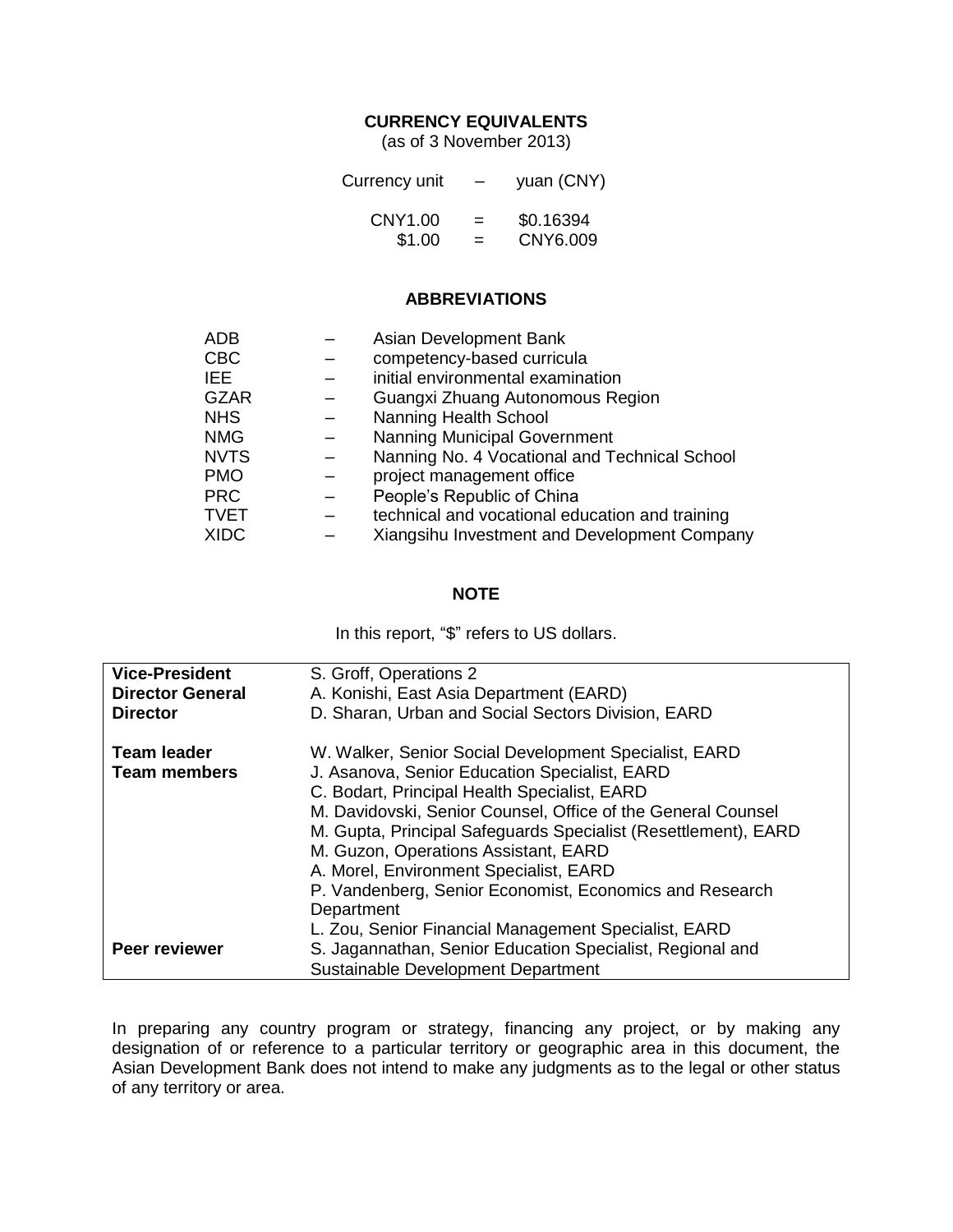# **CONTENTS**

|      |                                                                                                                                                                 | Page                                                                             |
|------|-----------------------------------------------------------------------------------------------------------------------------------------------------------------|----------------------------------------------------------------------------------|
|      | PROJECT AT A GLANCE                                                                                                                                             |                                                                                  |
| I.   | THE PROPOSAL                                                                                                                                                    | 1                                                                                |
| ΙΙ.  | THE PROJECT                                                                                                                                                     | 1                                                                                |
|      | Rationale<br>А.<br>В.<br>Impact and Outcome<br>C<br>Outputs<br>D.<br><b>Investment and Financing Plans</b><br>Е.<br><b>Implementation Arrangements</b>          | 1<br>$\ensuremath{\mathsf{3}}$<br>$\overline{4}$<br>$\overline{\mathbf{4}}$<br>5 |
| III. | DUE DILIGENCE                                                                                                                                                   | $\overline{7}$                                                                   |
|      | Technical<br>А.<br><b>Economic and Financial</b><br>В.<br>C. Governance<br>D. Poverty and Social<br>E. Safeguards<br>F.<br><b>Risks and Mitigating Measures</b> | $\boldsymbol{7}$<br>$\boldsymbol{7}$<br>$\bf 8$<br>8<br>$\boldsymbol{9}$<br>9    |
| IV.  | <b>ASSURANCES</b>                                                                                                                                               | 10                                                                               |
| V.   | <b>RECOMMENDATION</b>                                                                                                                                           | 10                                                                               |
|      | <b>APPENDIXES</b>                                                                                                                                               |                                                                                  |
| 1.   | Design and Monitoring Framework                                                                                                                                 | 11                                                                               |
| 2.   | <b>List of Linked Documents</b>                                                                                                                                 | 14                                                                               |
|      |                                                                                                                                                                 |                                                                                  |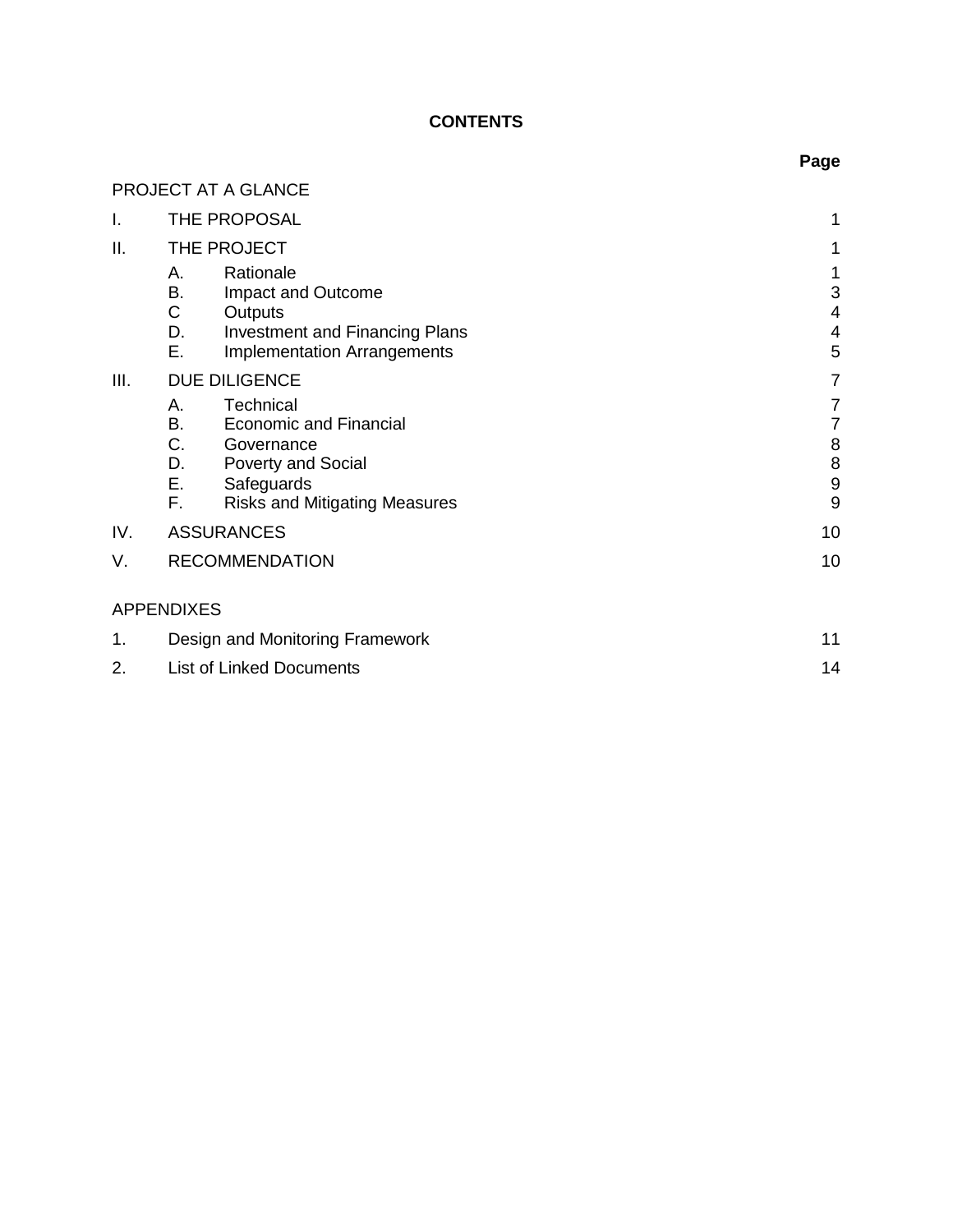## **PROJECT AT A GLANCE**

|             | 1. Project Name: Guangxi Nanning Vocational Education                                                  |                              |                                      |                 |                              |                |                           |                            |                                      | 2. Project Number: 46047-002              |   |       |
|-------------|--------------------------------------------------------------------------------------------------------|------------------------------|--------------------------------------|-----------------|------------------------------|----------------|---------------------------|----------------------------|--------------------------------------|-------------------------------------------|---|-------|
|             | <b>Development Project</b>                                                                             |                              |                                      |                 |                              |                |                           |                            |                                      |                                           |   |       |
|             | 3. Country: People's Republic of 4. Department/Division: East Asia Department/Urban and Social Sectors |                              |                                      |                 |                              |                |                           |                            |                                      |                                           |   |       |
| China       |                                                                                                        |                              |                                      |                 |                              |                | <b>Division</b>           |                            |                                      |                                           |   |       |
|             | 5. Sector Classification:                                                                              |                              |                                      |                 |                              |                |                           |                            |                                      |                                           |   |       |
|             | <b>Sectors</b>                                                                                         |                              |                                      |                 |                              | Primary        | <b>Subsectors</b>         |                            |                                      |                                           |   |       |
|             | Education                                                                                              |                              |                                      |                 |                              |                |                           |                            |                                      | Technical education and vocational skills |   |       |
|             |                                                                                                        |                              |                                      |                 |                              |                | training                  |                            |                                      |                                           |   |       |
|             |                                                                                                        | Health and social protection |                                      |                 |                              |                | Health programs           |                            |                                      |                                           |   |       |
|             |                                                                                                        |                              |                                      |                 |                              |                | Social protection         |                            |                                      |                                           |   |       |
|             | 6. Thematic Classification:                                                                            |                              |                                      |                 |                              |                |                           |                            |                                      |                                           |   |       |
|             | Themes                                                                                                 |                              |                                      |                 |                              | <b>Primary</b> | <b>Subthemes</b>          |                            |                                      |                                           |   |       |
|             |                                                                                                        | Social development           |                                      |                 |                              |                |                           | Human development          |                                      |                                           |   |       |
|             |                                                                                                        | Capacity development         |                                      |                 |                              |                |                           | Institutional development  |                                      |                                           |   |       |
|             | 6a. Climate Change Impact                                                                              |                              |                                      |                 |                              |                | 6b. Gender Mainstreaming  |                            |                                      |                                           |   |       |
|             | No Climate Change Indicator available.                                                                 |                              |                                      |                 |                              |                | Gender equity theme (GEN) |                            |                                      |                                           |   |       |
|             |                                                                                                        |                              |                                      |                 |                              |                |                           |                            | Effective gender mainstreaming (EGM) |                                           | V |       |
|             |                                                                                                        |                              |                                      |                 |                              |                |                           | Some gender elements (SGE) |                                      |                                           |   |       |
|             |                                                                                                        |                              |                                      |                 |                              |                | No gender elements (NGE)  |                            |                                      |                                           |   |       |
|             | 7. Targeting Classification:                                                                           |                              |                                      |                 |                              |                |                           |                            | 8. Location Impact:                  |                                           |   |       |
|             |                                                                                                        |                              |                                      |                 | <b>Targeted Intervention</b> |                |                           | Rural                      |                                      | High                                      |   |       |
|             | General                                                                                                | Geographic                   |                                      |                 | <b>Millennium</b>            |                | <b>Income</b>             | Urban                      |                                      | High                                      |   |       |
|             | <b>Intervention</b>                                                                                    | dimensions of                |                                      |                 | development                  |                | poverty at                |                            |                                      |                                           |   |       |
|             |                                                                                                        | inclusive                    |                                      |                 | goals                        |                | household                 |                            |                                      |                                           |   |       |
|             |                                                                                                        | growth                       |                                      |                 |                              |                | level                     |                            |                                      |                                           |   |       |
|             |                                                                                                        |                              |                                      |                 |                              |                |                           |                            |                                      |                                           |   |       |
|             | 9. Project Risk Categorization: Complex                                                                |                              |                                      |                 |                              |                |                           |                            |                                      |                                           |   |       |
|             |                                                                                                        |                              |                                      |                 |                              |                |                           |                            |                                      |                                           |   |       |
|             | 10. Safeguards Categorization:                                                                         |                              |                                      |                 |                              |                |                           |                            |                                      |                                           |   |       |
| Environment |                                                                                                        |                              | В                                    |                 |                              |                |                           |                            |                                      |                                           |   |       |
|             |                                                                                                        | Involuntary resettlement     |                                      |                 |                              |                | C                         |                            |                                      |                                           |   |       |
|             |                                                                                                        | Indigenous peoples           |                                      |                 |                              |                | B                         |                            |                                      |                                           |   |       |
|             | 11. ADB Financing:                                                                                     |                              |                                      |                 |                              |                |                           |                            |                                      |                                           |   |       |
|             | Sovereign/Nonsovereign                                                                                 |                              |                                      | <b>Modality</b> |                              |                |                           | <b>Source</b>              |                                      | <b>Amount (\$ Million)</b>                |   |       |
|             |                                                                                                        |                              |                                      |                 |                              |                |                           |                            |                                      |                                           |   |       |
|             | Sovereign                                                                                              |                              |                                      | Project Ioan    |                              |                |                           | Ordinary capital resources |                                      |                                           |   | 50.0  |
|             | Total                                                                                                  |                              |                                      |                 |                              |                |                           |                            |                                      |                                           |   | 50.0  |
|             | 12. Cofinancing:                                                                                       |                              |                                      |                 |                              |                |                           |                            |                                      |                                           |   |       |
|             |                                                                                                        |                              |                                      |                 |                              |                | No Cofinancing available. |                            |                                      |                                           |   |       |
|             | 13. Counterpart Financing:                                                                             |                              |                                      |                 |                              |                |                           |                            |                                      |                                           |   |       |
|             | <b>Source</b>                                                                                          |                              |                                      |                 |                              |                |                           |                            | <b>Amount (\$ Million)</b>           |                                           |   |       |
|             | Government                                                                                             |                              |                                      |                 |                              |                |                           |                            |                                      |                                           |   | 52.69 |
|             |                                                                                                        | Total                        |                                      |                 |                              |                |                           |                            |                                      |                                           |   | 52.69 |
|             | 14. Aid Effectiveness:                                                                                 |                              |                                      |                 |                              |                |                           |                            |                                      |                                           |   |       |
|             |                                                                                                        |                              | Parallel project implementation unit |                 |                              |                |                           |                            | No                                   |                                           |   |       |
|             |                                                                                                        |                              | Program-based approach               |                 |                              |                |                           |                            | No                                   |                                           |   |       |
|             |                                                                                                        |                              |                                      |                 |                              |                |                           |                            |                                      |                                           |   |       |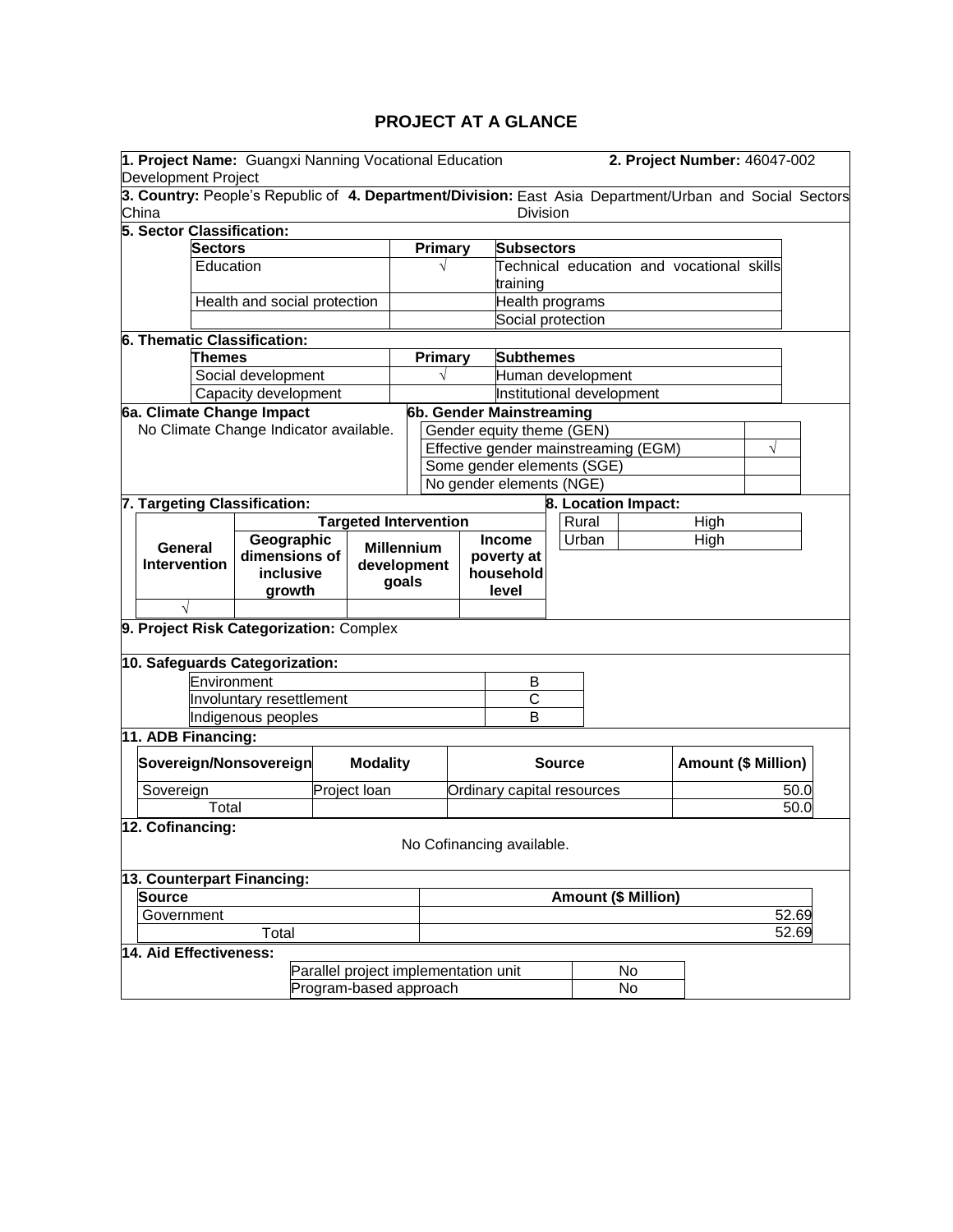## **I. THE PROPOSAL**

<span id="page-4-0"></span>1. I submit for your approval the following report and recommendation on a proposed loan to the People's Republic of China (PRC) for the Guangxi Nanning Vocational Education Development Project.

2. The project seeks to improve the quality and relevance of technical and vocational education and training (TVET) for preschool education and health care in two demonstration secondary level TVET schools in Nanning Municipality, Guangxi Zhuang Autonomous Region (GZAR). Quality improvements to be generated by the project include upgrading campus facilities and equipment to support expanded enrollment, developing competency-based standards and curricula, improving teacher training, establishing training bases, and strengthening TVET management.<sup>1</sup>

## **II. THE PROJECT**

## <span id="page-4-2"></span><span id="page-4-1"></span>**A. Rationale**

3. Rapid urbanization has contributed significantly to economic growth in the PRC and improved living conditions for millions of citizens throughout the country. This success has created new challenges for local governments to address growing disparities in access to and demand for the delivery of quality basic social services, such as education and health. In response, the PRC Government's Twelfth Five-Year Plan, 2011–2015 outlines measures to establish "a sound and sustainable basic public service system," with a focus on improving public education and health services.<sup>2</sup> The plan is supported by recent reforms in the education and health sectors to provide universal kindergarten access and improve primary health care services in rural and urban areas.

4. Urbanization and the ambitious plans for economic transformation create both a challenge and an opportunity for the education sector, and especially for the TVET subsector. Strengthening TVET to create skilled workers in the manufacturing and service sectors is an important priority of the government. In 2010, the government identified TVET as the key target for educational expansion in its National Medium- and Long-term Education Reform and Development Plan, 2010–2020, which seeks to better align the education system with the goals of inclusive and sustainable growth. The areas of policy reform include expanding and increasing access and equity in TVET, modernizing curriculum and teaching methods, strengthening the role of employers, and TVET school management.

5. The National Medium- and Long-term Education Reform and Development Plan, 2010– 2020 underlines the commitment of the government to supporting early childhood development through expansion of preschool education so that by 2020, 1-year preschool will be universalized.<sup>3</sup> Promoting early childhood development is an essential base on which to build future human resources and address root causes of intergenerational poverty and sources of inequality. The goals of the Twelfth Five Year Plan, 2011–2015 include establishing a basic medical and health system covering urban and rural residents and improving accessibility, quality, efficiency of services, and patient satisfaction by 2015. In 2010, there were 178 million people in the PRC over the age of 60 and by 2050 the number is expected to exceed 480

 $\overline{a}$ 1 The Asian Development Bank (ADB) provided project preparatory technical assistance.

<sup>2</sup> National People's Congress. 2011. *Twelfth Five-Year Plan for National Economic and Social Development* 2011– 2015. Beijing.

<sup>3</sup> Overall, preschool students in the PRC will increase from 26.58 million in 2009 to 40.00 million by 2020.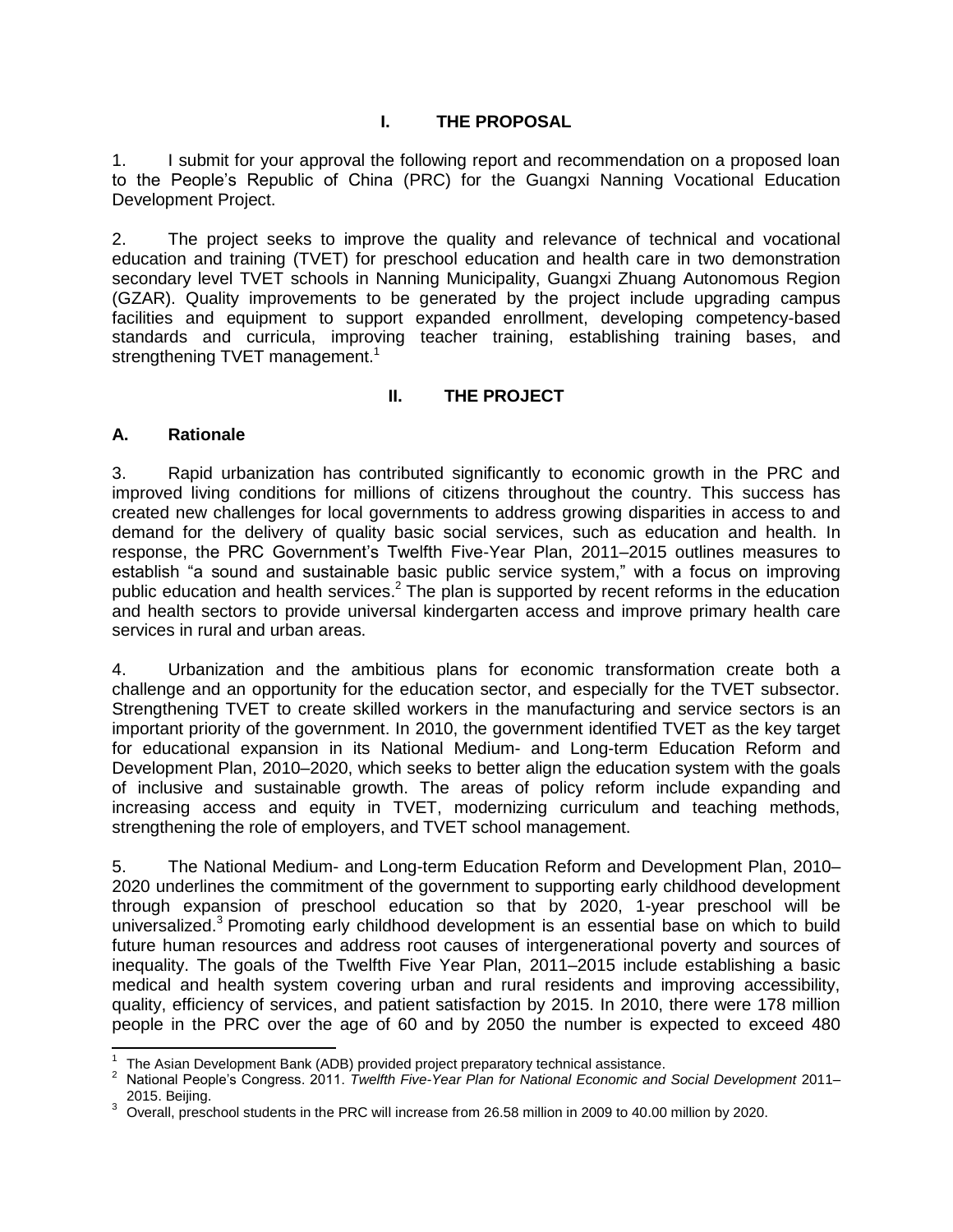million. There is an urgent need to expand elderly care and health services with well-trained personnel for the emerging job market, which is projected to create more than 5 million new jobs in home, community, and institutional elderly care services.

6. Nanning is the capital city of GZAR, one of the 12 less-developed provinces and autonomous regions in the western part of the PRC and a gateway to the Pan-Beibu Gulf and the Association of Southeast Asian Nations region. The municipality has a total population of 7.07 million (53% ethnic minority), is mainly rural, and covers an area of 22,112 square kilometers. The development of Nanning as a regional hub has led to an annual growth rate of 15.5%. Industrialization and urbanization have created a rising demand for social services workers in rural and urban areas.

7. Currently, there is a severe shortage of qualified kindergarten teachers and schools and medical personnel. By 2020. GZAR will build, renovate, or expand 6,628 kindergarten schools and increase enrollment to 1.33 million, necessitating the employment of an additional 21,000 new teachers.<sup>4</sup> In 2011, only 600 preschool teachers graduated from TVET programs in GZAR. The Nanning Municipal Government (NMG) must also build a health system to respond to the increased demand and ensure service quality in rural and urban areas. In 2010, the national average was 7.6 health personnel per 1,000 urban residents, but GZAR has an average of only 3.6 health personnel per 1,000 residents. Nanning Municipality has an average of 5.35 health personnel per 1,000 urban residents and 0.76 personnel per 1,000 rural residents.<sup>5</sup>

8. TVET is rapidly expanding in GZAR in response to opportunities generated by local and regional development. New enrollments increased by more than 200% from 2005–2012 and are largely filled by rural and ethnic minority students. There is a need to expand TVET facilities and improve quality of TVET provision to ensure that it is market responsive and socially inclusive.<sup>6</sup> The new campus of the Nanning Health School (NHS) will allow the school to consolidate its campuses and be a part of a new "educational park" where different institutions can share resources. It will support the school's goal of expanding into a college and offering several levels of education. The Nanning No. 4 Vocational and Technical School (NVTS) campus was built in the 1960s and has not had any major improvements for over 20 years. The improved facilities will support increased enrollment and the development of a kindergarten training base, which would be the first in GZAR.

9. The Government of the PRC has shown a strong commitment in the reform agenda to improving TVET quality and industry partnerships. But implementing the reforms effectively at the school level has proven to be a challenge. Teachers often lack industry work experience, are unable to effectively design curricula, and use outdated teaching and assessment methods. Students learn few soft skills, which are especially important in the service sectors, and have little opportunity for practical training, making them ill-equipped to enter the job market. Industry partnerships are evolving but are not systematic in helping to guide curriculum development. Many teachers have little knowledge about national and international good practices, and they lack mentoring partnerships for management and staff with leading institutions. To address these challenges for kindergarten teacher training at the NVTS and nurse training at the NHS, the project will complement the national TVET reform agenda by improving the quality of (i)

 4 People's Government of GZAR. 2011. *Action Plan for 3-year Preschool Education in Guangxi*. Nanning. In 2010, Guangxi had a total of 5,349 kindergartens serving 1.18 million students and employing 37,000 kindergarten teachers.

<sup>5</sup> Nanning has 23,518 village clinics, of which only 8.7% are public.

<sup>6</sup> The majority of students at both the NHS and NVTS are ethnic minorities, and many rural ethnic minority communities will benefit from improved service provision.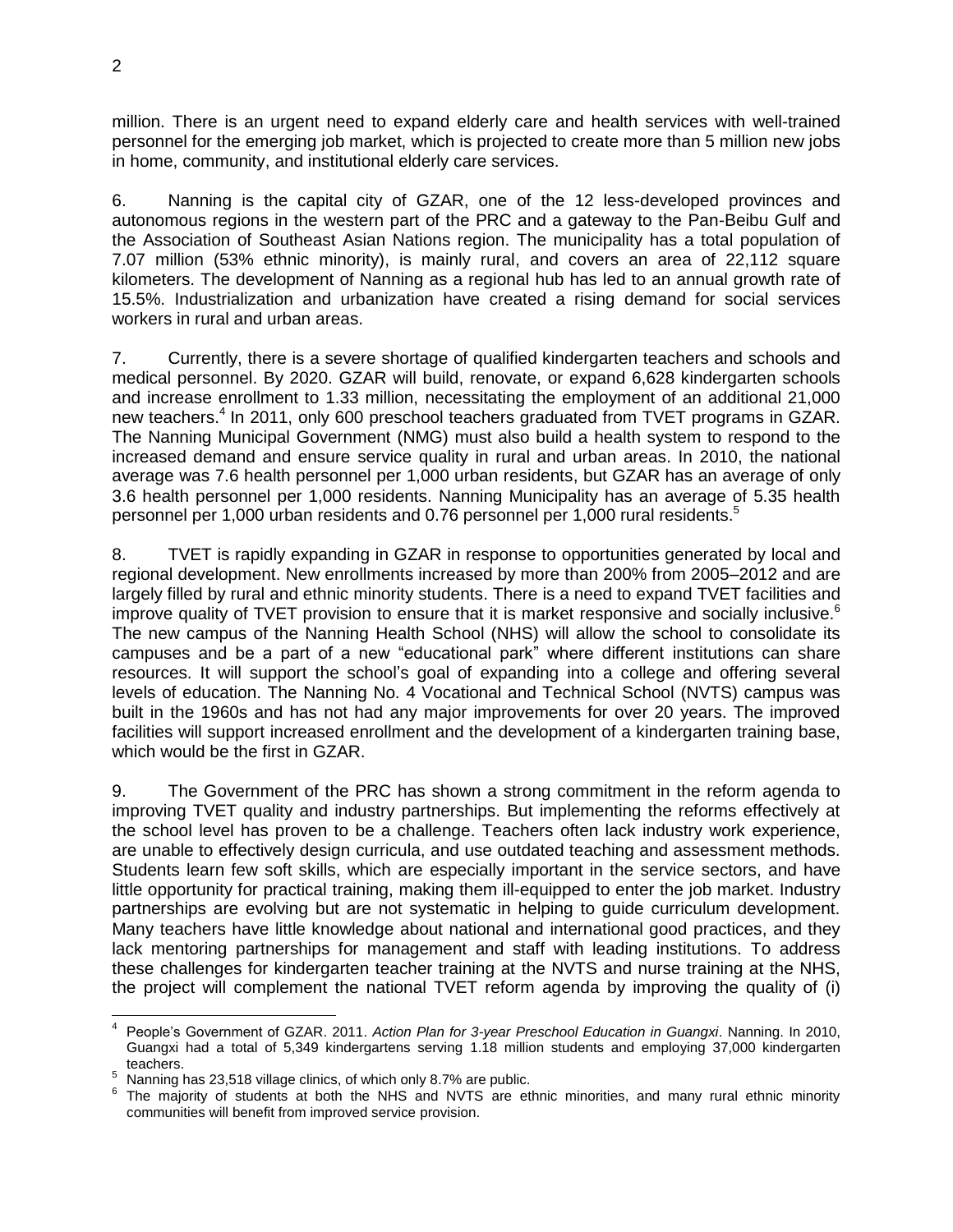curriculum development and teacher training, (ii) human resource development, (iii) industry– school cooperation, and (iv) national and international partnerships with leading institutions. The project will also establish kindergarten and rural health training bases, and construct facilities and provide equipment for the NHS and NVTS.

10. **Strategic fit.** The project is the second ADB-financed TVET project in the PRC and will play a demonstration role for the development of social services TVET in the PRC and other countries. It supports ADB's country partnership strategy for the PRC,<sup>7</sup> Strategy 2020,<sup>8</sup> ADB's education policy, and education and health sector strategies. The project supports the PRC's Twelfth Five-Year Plan, 2011–2015, which prioritizes developing high-quality human resources and public sector services, and accelerating educational reform, especially in TVET.

## 11. **Special features**. The project includes

- (i) **Development of elderly care curriculum for the nursing program.** This will help the NHS be more responsive to demographic shifts and emerging industry needs, and position students for employment in services that are expected to expand significantly. The project will create a bridging mechanism for students in the elderly care certificate program to upgrade their skills and facilitate transfers to the nursing program, creating new pathways for career advancement.
- (ii) **Development of pilot training bases in kindergarten teaching and rural health.** The project will establish training bases for practical training in kindergarten teaching and rural health services. The bases will provide inputs to competency-based curricula (CBC) development and improve TVET quality.
- (iii) **Greening campuses.** The project will contribute to the government's objectives of developing an environmentally sustainable and energy-efficient society by designing, constructing, and maintaining campus buildings that reduce energy and water use, promoting sustainable practices, such as reducing, reusing, and recycling; encouraging selection of training equipment with low energy consumption; and strengthening environmental management systems.
- (iv) **Industry reference groups**. The groups will work with the schools in areas such as curriculum development to help ensure that TVET is more demand-led.

12. **Incorporation of lessons learned.** Lessons from ADB and World Bank TVET projects<sup>9</sup> were incorporated in the project design, including (i) involving industries in identifying priority occupational areas, and developing CBC and materials; (ii) creating pathways to further education by establishing training programs that align with entry requirements for advanced programs; (iii) building a learning culture to capture lessons for future policy and program development through training bases and tracer studies; and (iv) establishing a robust project monitoring and evaluation.

## <span id="page-6-0"></span>**B. Impact and Outcome**

13. The impact of the proposed project will be improved delivery of social services in Nanning Municipality. The outcome will be increased TVET quality and training capacity in the NHS and NVTS by 2020.

 $\overline{a}$ 7 ADB. 2012. *Country Partnership Strategy: People's Republic of China, 2011–2015.* Manila.

<sup>8</sup> ADB. 2008. *Strategy 2020: The Long-Term Strategic Framework of the Asian Development Bank, 2008–2020*. Manila.

<sup>9</sup> Development Coordination (accessible from the list of linked documents in Appendix 2).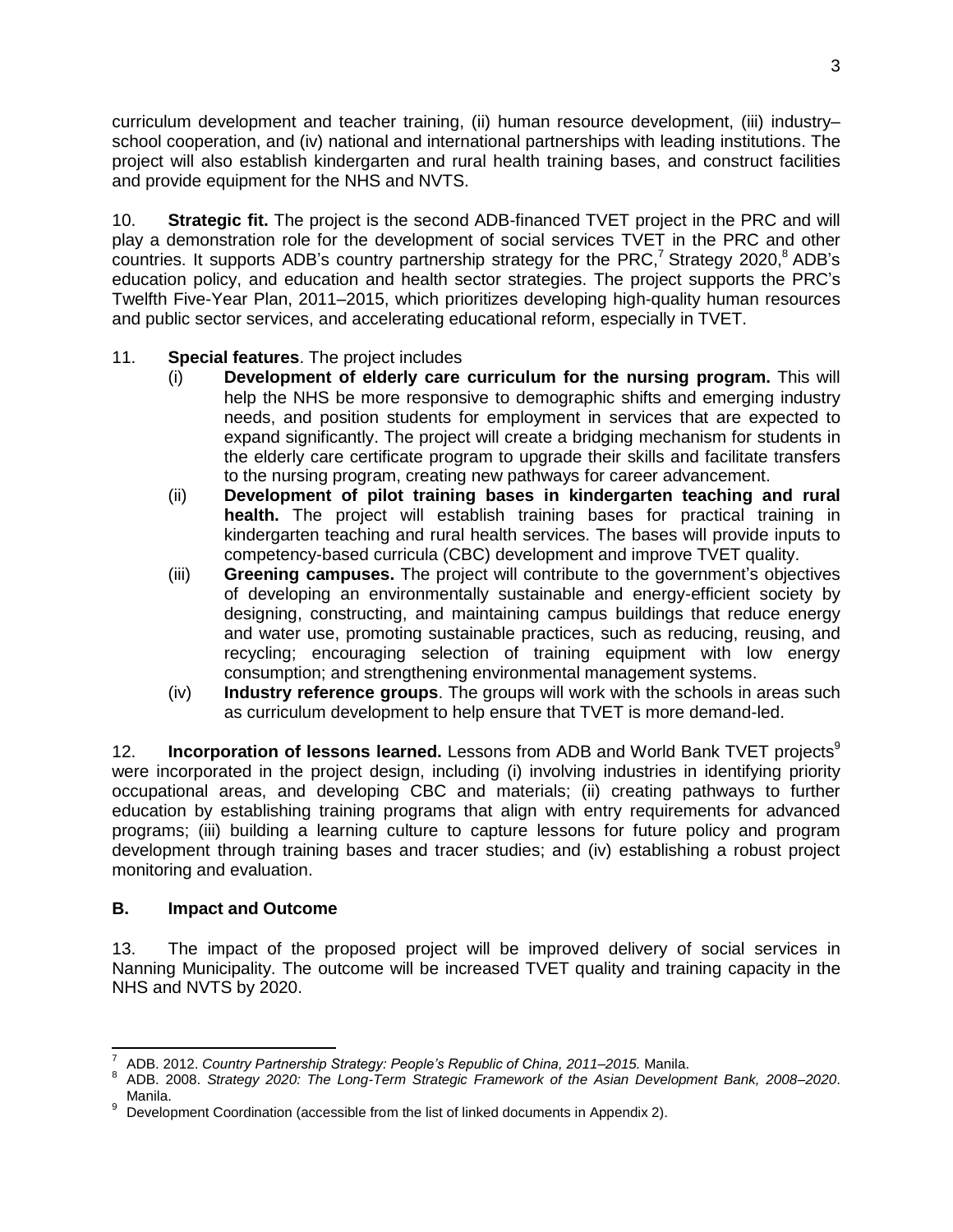## <span id="page-7-0"></span>**C. Outputs**

14. **Output 1: TVET capacity strengthened in project schools.** The project will (i) improve teacher training and create a core teacher training system and in-service training programs; (ii) develop CBC, materials, and assessment methods to improve the quality of learning; (iii) strengthen human resources capacity to improve outreach and placement of students; (iv) support industry partnerships; (v) create national and international partnerships to support staff development; and (vi) develop an elderly care curriculum and bridging program at the NHS.

15. **Output 2: Pilot programs implemented in project schools.** This output will support design and implementation of (i) a kindergarten training base on the NVTS campus to pilot curriculum and teaching methods and conduct action research; and (ii) pilot rural training bases for the NHS rural doctor and nursing programs to provide exposure to the rural health care system.

16. **Output 3: Buildings, campus facilities, and equipment upgraded**. The project will  $\frac{1}{2}$  construct building and auxiliary facilities for the new NHS<sup>10</sup> and existing NVTS campuses. together with the acquisition and upgrading of teaching and learning equipment. This will improve the enrollment capacity, relevance, and effectiveness of teaching and learning.

17. **Output 4: Project management support implemented.** The project will build capacity of the project management office and implementing agencies to improve monitoring and evaluation, and help the NMG disseminate project information and materials.

#### <span id="page-7-1"></span>**D. Investment and Financing Plans**

18. The project is estimated to cost \$102.69 million (Table 1).

|    | $$$ million)                                            |                            |
|----|---------------------------------------------------------|----------------------------|
|    | <b>Item</b>                                             | <b>Amount</b> <sup>a</sup> |
| А. | Base Cost <sup>p</sup>                                  |                            |
|    | 1. TVET capacity strengthened in project schools        | 1.45                       |
|    | 2. Pilot programs implemented in project schools        | 0.43                       |
|    | 3. Buildings, campus facilities, and equipment upgraded | 85.44                      |
|    | 4. Project management support implemented               | 1.51                       |

**Subtotal (A) 088.83**

**Total (A+B+C) 102.69**

# **Table 1: Project Investment Plan**

TVET = technical and vocational education and training.

**C.** Financing Charges During Implementation<sup>d</sup>

**B.** Contingencies<sup>c</sup>

Note: Numbers may not sum precisely due to rounding.<br>a Javoetment costs include taxes and duties emounting.

Investment costs include taxes and duties amounting to \$2.62 million to be financed by the Government of the People's Republic of China, which will finance \$0.30 million, and the Asian Development Bank (ADB) loan, which

**011.94**

**001.92**

  $10$  The civil works for the NHS will take place on a new campus in Xiangsihu new district. The campus is being constructed in two phases: (i) with domestic financing, and (ii) with domestic financing and the ADB loan. In total, 13 buildings will be built, along with sports facilities and landscaping. The ADB loan will support construction of the library, administration building, lecture hall, laboratory and teaching center, a classroom building, and underground works. All other facilities will be under phase one, which began in August 2012. All buildings will comply with the most recent PRC standards and codes pertaining to building energy-efficiency and safety. The project will install solar water heaters, harvest rainwater, construct storm water retention ponds, use energy-efficient construction materials, and adhere to PRC green public procurement policies. ADB financing will cover 52% of the civil works; 100% of the pilot programs, TVET capacity building, and consulting activities; and 90% of the equipment.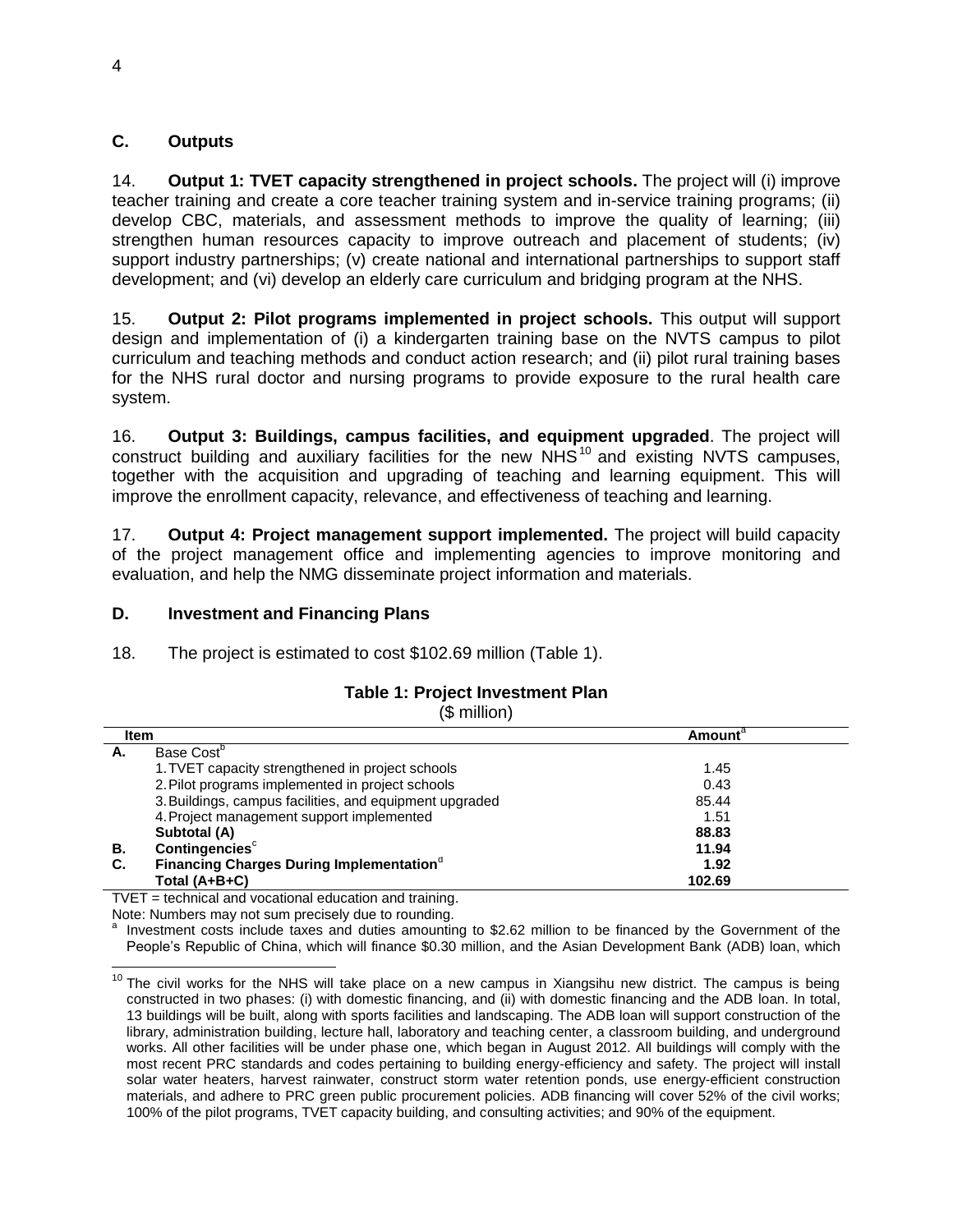will finance \$2.32 million. The following principles were followed in determining the amount of taxes and duties to be financed by ADB: (i) the amount is within reasonable country thresholds, (ii) the amount does not represent an excessive share of the project investment plan, (iii) taxes and duties apply only to ADB-financed project expenditures, and (iv) the financing of taxes and duties is relevant to the success of the project. The tax rate on civil works is 3.4% while for equipment the tax rate applied is 17%.

- b In mid-2013 prices.
- c Physical contingencies were computed at 11% of total civil works and equipment costs for NVTS and NHS to match the contingency provision used in the domestic feasibility study reports as contingencies are fully financed by the government. Price contingencies were computed at 2.3% for 2014, 1.9% for 2015, and 1.8% thereafter for foreign exchange costs, while local currency costs were computed at 3.5% for 2014 and 3.0% thereafter.
- d Includes interest and commitment charges. Interest during construction for the ADB loan was computed at the US dollar 5-year fixed swap rate plus a spread of 0.4% and maturity premium of 0.1%. Commitment charge is 0.15% of undisbursed loan amount.

Source: Asian Development Bank estimates.

19. The government has requested a loan of \$50 million from ADB's ordinary capital resources to help finance the project. The loan will have a 25-year term, including a grace period of 5 years, an annual interest rate determined in accordance with ADB's London interbank offered rate (LIBOR)-based lending facility, a commitment charge of 0.15% per year,<sup>11</sup> and such other terms and conditions set forth in the draft loan and project agreements. The government will finance the remaining amount of \$52.69 million of project cost including contingencies.<sup>12</sup>

20. The financing plan is in Table 2 and is further detailed in the project administration manual (PAM).<sup>13</sup> The government and the executing agency have given an assurance that they will provide counterpart funding for the project in a timely manner, and will provide any additional counterpart funding needed to cover any shortfall of funds or cost overruns.

#### **Table 2: Financing Plan**

| Source                 | <b>Amount (\$ million)</b> | <b>Share of Total (%)</b> |
|------------------------|----------------------------|---------------------------|
| Asian Development Bank | 50.00                      | 48.7                      |
| Government             | 52.69                      | 51.3                      |
| Total                  | 102.69                     | 100.0                     |

Source: Asian Development Bank estimates.

21. The PRC is the borrower of the loan and will make the loan proceeds available to the NMG under PRC relending arrangements, upon terms and conditions satisfactory to ADB. The NMG will utilize the loan proceeds in accordance with the project agreement, bear the foreign exchange and interest rate variation risks associated with the loan, and assume responsibility for debt servicing and repayment. The NMG shall provide most of the loan proceeds to the Xiangsihu Investment and Development Company (XIDC) as the principal implementing agency. The indicative flow of funds and relending arrangements are in the PAM.

#### <span id="page-8-0"></span>**E. Implementation Arrangements**

22. The implementation arrangements are summarized in Table 3 and detailed in the PAM.

 $11$  The government has requested that repayment will follow the straight-line repayment option. Based on this, the average loan maturity is 15.25 years and the maturity premium payable to ADB is 0.10% per annum.

 $12$  The interest rate and other charges during construction will not be capitalized in the loan.

<sup>&</sup>lt;sup>13</sup> Project Administration Manual (accessible from the list of linked documents in Appendix 2). The PAM has appendixes, which include (i) profiles of the two targeted TVET schools, (ii) strategies for TVET strengthening, (iii) detailed terms of reference and budgets for the consulting services to be financed under the loan, (iv) a draft training plan, and (v) details of the procurement capacity assessments made and the equipment to be financed under the loan.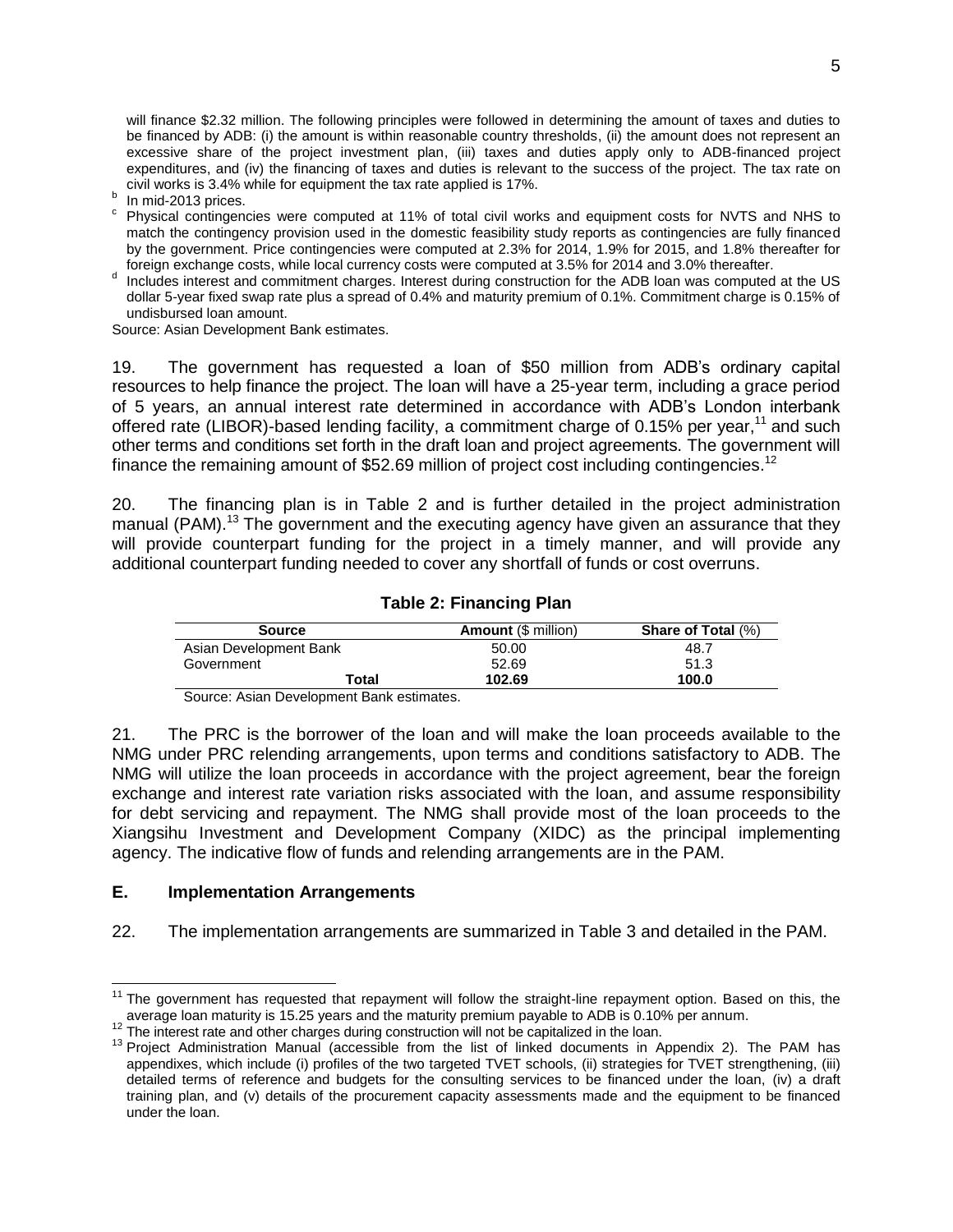#### **Table 3: Implementation Arrangements**

| <b>Aspects</b>                                      |                                                                                                                                                                                                                                                                                                                                                                                                                                                                                                                                                                                                                                                                                        | <b>Arrangements</b>    |                               |
|-----------------------------------------------------|----------------------------------------------------------------------------------------------------------------------------------------------------------------------------------------------------------------------------------------------------------------------------------------------------------------------------------------------------------------------------------------------------------------------------------------------------------------------------------------------------------------------------------------------------------------------------------------------------------------------------------------------------------------------------------------|------------------------|-------------------------------|
| Implementation period                               | April 2014-March 2019                                                                                                                                                                                                                                                                                                                                                                                                                                                                                                                                                                                                                                                                  |                        |                               |
| Estimated completion<br>Date                        | 31 March 2019 (estimated loan closing date: 30 September 2019)                                                                                                                                                                                                                                                                                                                                                                                                                                                                                                                                                                                                                         |                        |                               |
| Management                                          |                                                                                                                                                                                                                                                                                                                                                                                                                                                                                                                                                                                                                                                                                        |                        |                               |
| (i) Oversight body                                  | Nanning ADB TVET Project Leading Group<br>Chair: Deputy Mayor<br>Members: Representatives from the<br>Commission, Nanning Finance Bureau, and Nanning Education Bureau; other<br>departments will be seconded as needed.                                                                                                                                                                                                                                                                                                                                                                                                                                                               | Nanning<br>Development | Reform<br>and                 |
| (ii) Executing agency                               | The NMG will be the executing agency and take overall responsibility for project<br>implementation. The Project Leading Group will provide high-level direction and policy<br>guidance, while the PMO in the Nanning Development and Reform Commission,<br>working under the guidance of the leading group, will handle overall coordination<br>and management of the project, including progress reports and procurement<br>documentation (e.g., bidding<br>documents,<br>approval.                                                                                                                                                                                                   | bid                    | evaluation reports) for ADB's |
| (iii) Implementing<br>agencies                      | The NHS, NVTS, and XIDC will be the implementing agencies and take overall<br>responsibility for implementing different parts of the project. The PMO will supervise<br>day-to-day activities and provide coordination support for the implementation of the<br>project. The XIDC is a state-owned enterprise wholly owned by the NMG and<br>specializing in urban infrastructure construction. A project implementation agreement<br>will be concluded between the NMG and XIDC under which the XIDC procures and<br>constructs the project facilities and then later makes these available to the NHS and<br>NVTS to operate and maintain. The NMG will be the ultimate asset owner. |                        |                               |
| Procurement                                         | International competitive bidding                                                                                                                                                                                                                                                                                                                                                                                                                                                                                                                                                                                                                                                      | 3 contracts            | \$63.67 million               |
|                                                     | National competitive bidding                                                                                                                                                                                                                                                                                                                                                                                                                                                                                                                                                                                                                                                           | 10 contracts           | \$14.93 million               |
|                                                     | Shopping                                                                                                                                                                                                                                                                                                                                                                                                                                                                                                                                                                                                                                                                               | 4 contracts            | \$0.32 million                |
|                                                     | A procurement agent will be hired to assist the PMO and XIDC to undertake the project<br>procurement, and the project implementation consultant will also lend support.                                                                                                                                                                                                                                                                                                                                                                                                                                                                                                                |                        |                               |
| Consulting services                                 | Individual consultant recruitment                                                                                                                                                                                                                                                                                                                                                                                                                                                                                                                                                                                                                                                      | 5 person-months        | \$50,000                      |
|                                                     | Quality- and cost-based selection                                                                                                                                                                                                                                                                                                                                                                                                                                                                                                                                                                                                                                                      | 125 person-months      | \$1.86 million                |
|                                                     | Other (TBD) <sup>a</sup>                                                                                                                                                                                                                                                                                                                                                                                                                                                                                                                                                                                                                                                               | <b>TBD</b>             | $$0.952$ million              |
| Retroactive financing<br>and/or advance contracting | Advanced contracting has been requested to engage two consulting service<br>contracts and four civil works contracts. Retroactive financing for civil works and<br>consulting services will finance up to \$6.50 million of eligible expenditure (13% of<br>the ADB loan) incurred prior to loan effectiveness, but not earlier than 12 months<br>before the loan agreement is signed. The ADB project team has verified the urgent<br>nature of these works and services and that plans are in place to make an early start<br>on these works.                                                                                                                                        |                        |                               |
| Disbursement                                        | will<br>be<br>disbursed<br>The<br>loan<br>proceeds<br>Disbursement Handbook (2012, as amended from time to time) and detailed<br>arrangements agreed upon between the government and ADB.                                                                                                                                                                                                                                                                                                                                                                                                                                                                                              | accordance<br>in.      | with<br>ADB's<br>Loan         |

ADB = Asian Development Bank, NHS = Nanning Health School, NMG = Nanning Municipal Government, NVTS = Nanning No. 4 Vocational and Technical School, PMO = project management office, TBD = to be determined, TVET = technology and vocational education and training, XIDC = Xiangsihu Investment and Development Company. <sup>a</sup> The procurement methods and number of contracts will be determined during implementation.

Source: Asian Development Bank estimates.

<span id="page-9-0"></span>23. The project includes funding for international and national consulting services to support the executing agency and implementing agencies to implement the project. The project design also includes for a start-up consultant to assist the project management office (PMO) with project readiness activities. The terms of reference for the consulting services are included in the PAM.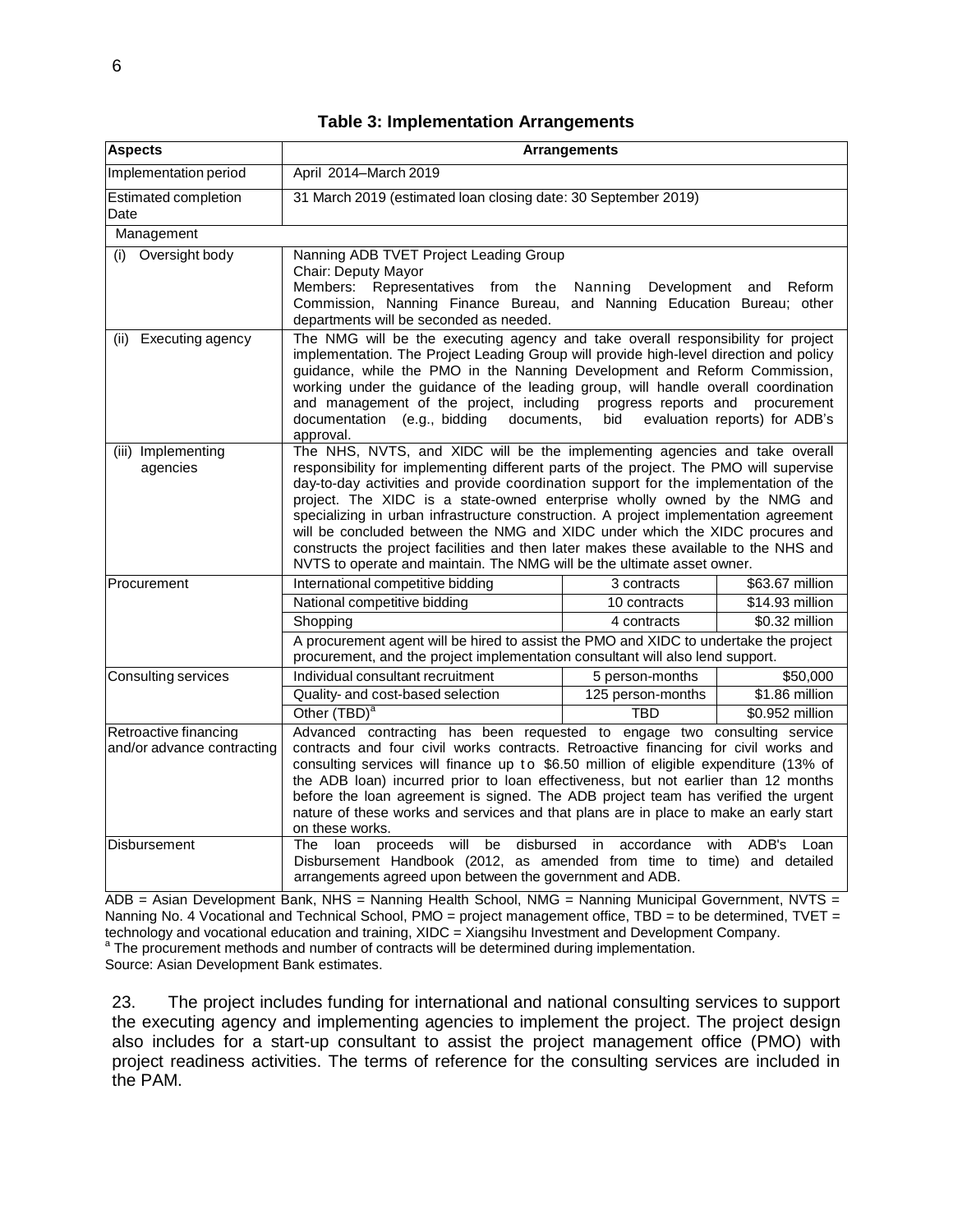#### **III. DUE DILIGENCE**

## <span id="page-10-0"></span>**A. Technical**

24. The project will construct 18 buildings on two campuses, with a total building area of 187,910 square meters. All buildings will be designed and constructed in accordance with PRC and GZAR design standards and codes. Campus design and management plans incorporate fire truck routing, emergency evacuation plans (including temporary shelter, evacuation routes, and exits), and campus traffic and parking plans promoting pedestrian and bicycle traffic. At the NVTS, building type and layout of the student dormitory were revised to better meet functional requirements, and the campus design was adjusted to provide more green space for recreation activities. At the NHS, a comprehensive campus security system will be implemented. Sustainable campus management features will be introduced on both campuses. Equipment specifications have been drawn up that is compatible with the improvements in TVET quality.

## <span id="page-10-1"></span>**B. Economic and Financial**

25. **Economic benefits.** Conventional economic viability analysis using an economic internal rate of return calculation was applied in determining the viability of the NHS (health) component. The monetized value of the benefits compared with the projected economic costs yielded an economic internal rate of return value of 17.6%. Over a 20-year period, NHS graduates, 95% of whom are assumed to find employment, are projected to generate total incremental income earnings of about CNY615 million. These students will be better trained and more competent in delivering health services and contributing to improving health outcomes in rural and urban areas. Analysis for the NVTS (early childhood education) component utilized a simple cost– benefit analysis, which estimated the net present value of the annual stream of economic benefits derived from the proposed investments and yielded satisfactory results as documented in the economic analysis.<sup>14</sup> Increasing investment in early child development is one of the most costeffective strategies for breaking intergenerational poverty and improving productivity and social cohesion in the long run.<sup>15</sup> Other external benefits of both components of the project that will accrue are (i) improvements in TVET, which will filter to non-project TVET institutions; (ii) improved responsiveness of TVET to changing sector needs; and (iii) facilitation of public services reform and improvement. The project will directly raise TVET quality for about 5,850 TVET students annually, which includes increased capacity of 1,850 students due to improved and expanded facilities. Over a 25-year period, a total of 31,028 students will graduate and join the active work force.<sup>16</sup> This is expected to improve the delivery of kindergarten and health services in Nanning and GZAR.

26. **Financial sustainability.** A financial sustainability analysis was undertaken during project preparations based on fiscal impact. This analysis indicates the project cost as a proportion of the NMG's annual expenditure will be insignificant, ranging from 0.03% in 2013 to 0.34% in 2014 to 0.07% in 2017. The NMG's annual commitment to the project as a percentage of the total education budget is projected to increase from 0.19% in 2013 to 0.33% in 2017. The financial analysis confirms that the NMG has adequate financial resources and will be able to provide the necessary counterpart funds for the project and to cover annual operations, maintenance costs and debt service requirements.<sup>17</sup>

 $\overline{a}$  $14$  Economic Analysis (accessible from the list of linked documents in Appendix 2).

<sup>15</sup> K. Wu et al. 2012. *Early Child Development in China*. World Bank eLibrary.

 $16$  Consisting of 15,087 nurses, 1,591 rural doctors, and 14,350 kindergarten teachers.

 $17$  Financial Analysis (accessible from the list of linked documents in Appendix 2).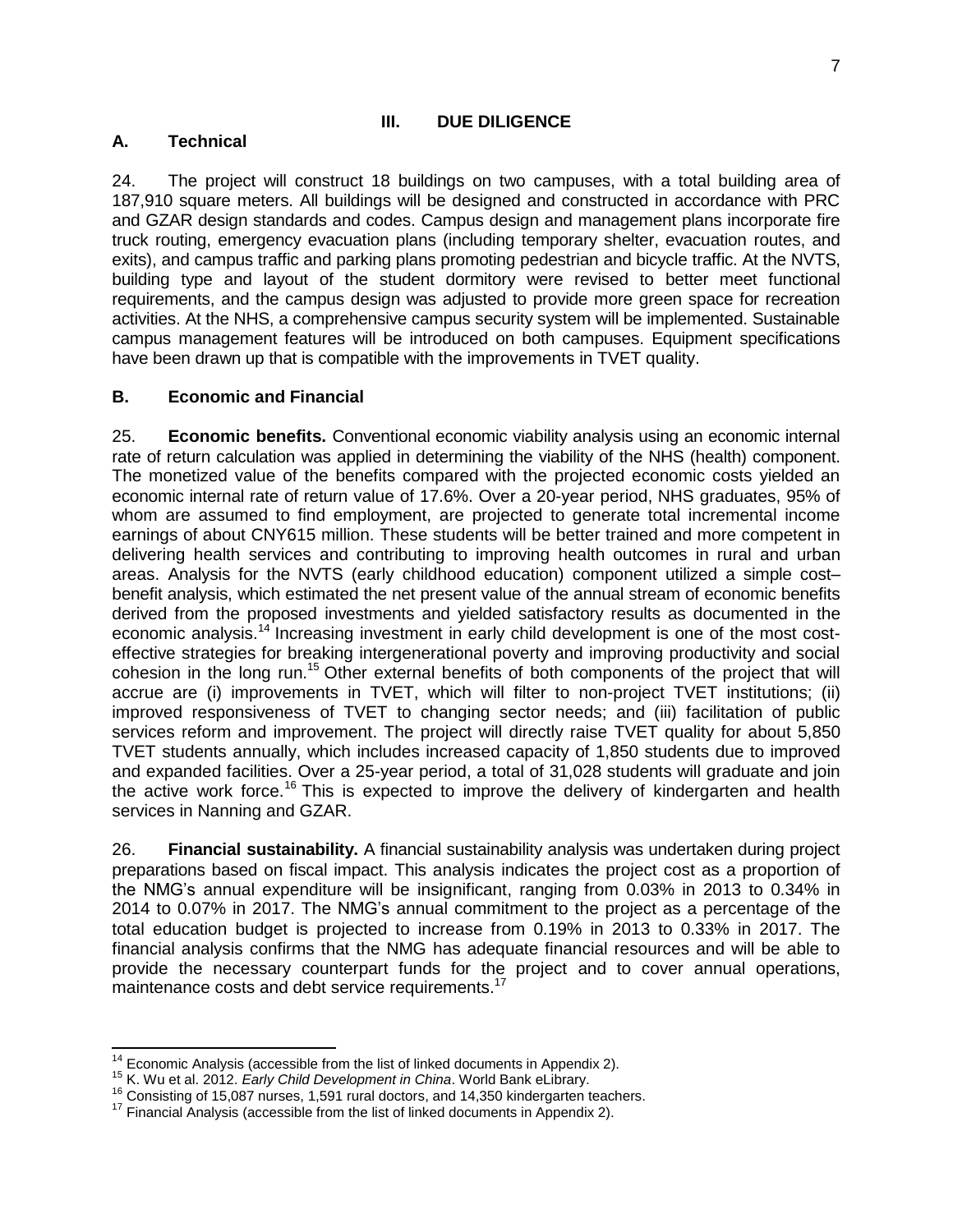## <span id="page-11-0"></span>**C. Governance**

27. **Financial management and procurement capacity assessment.** The project will be ADB's second loan to the NMG, which is successfully managing other projects funded by bilateral and multilateral financial institutions. The financial management and procurement capacity assessments focused on the XIDC as the principal implementing agency, and concluded that the XIDC has adequate capacity for financial management and procurement in accordance with ADB policies and procedural requirements as well as national procurement laws and regulations. The Nanning Finance Bureau has a proven track record in the financial management of both ADB and World Bank projects. The PMO and TVET institutions will not have major roles in project financial management and procurement. The project management output includes providing training and advice to the PMO and implementing agencies in ADB procedures, including procurement, disbursement, project management, accounting, and financial reporting systems. The results of the financial management assessment are summarized in the financial analysis. Recommended improvements in the financial management assessment have been incorporated into the project design and are documented in the PAM. ADB's Anticorruption Policy (1998, as amended to date) was explained to and discussed with the NMG and PMO. The specific policy requirements and supplementary measures are also described in the PAM.

## <span id="page-11-1"></span>**D. Poverty and Social**

28. Social analysis was conducted in accordance with ADB guidelines.<sup>18</sup> Of Nanning Municipality's population, 73% is registered in rural areas. Ethnic minorities comprise 53% of the population, and among the various ethnic groups,<sup>19</sup> the Zhuang constitute 51% of the total population. Poverty is primarily rural (19.5%). Students coming from poor areas comprise 28% in preschool, 36% in nursing, and 41% in rural doctor majors. Government policy allows for all students to be exempt from tuition fees, and there are extra subsidies for supporting students who are poor or from remote areas and/or ethnic minorities. Actions under the social action plan in the PAM include (i) development of ethnic minority culture curriculum for the kindergarten program; (ii) targets to increase enrollment of poor and rural students; (iii) design of a bridging module in the elderly care program; (iv) community consultations on design and implementation of construction; (v) social indicators (e.g., ethnicity, *hukou*, <sup>20</sup> sex, income group) in project monitoring; and (vi) a social and gender expert on the consulting team. Requirements to use core labor standards and provide HIV/AIDS awareness training in the construction contracts will mitigate social risks.

29. **Gender and development.** The project is categorized as effective gender mainstreaming. Both schools have a majority of female staff and students in the selected majors.<sup>21</sup> The project will create employment opportunities for students who are mostly from poor and rural areas. Improving the quality of social services TVET will create pathways for women to enter the economy and participate in the social and economic development of Nanning. Actions in the gender action plan<sup>22</sup> include (i) development of gender sensitive materials for the CBC, (ii) targets for training female staff, (iii) development of a recruitment program in rural areas that addresses gender stereotypes in TVET major selection, and (iv) targets for women's employment in construction activities.

 $\overline{a}$  $18$  Summary Poverty Reduction and Social Strategy (accessible from the list of linked documents in Appendix 2).

<sup>&</sup>lt;sup>19</sup> Other ethnic groups include Yao, Miao, Dong, and Hui.

<sup>&</sup>lt;sup>20</sup> Hukou is a residency document of a PRC citizen that determines the source and kind of welfare benefits.

<sup>&</sup>lt;sup>21</sup> Female composition: NVTS: 55% staff and 98.7% students; NHS: 55% staff, 76% nursing staff, and 98% students.

 $22$  Gender Action Plan (accessible from the list of linked documents in Appendix 2).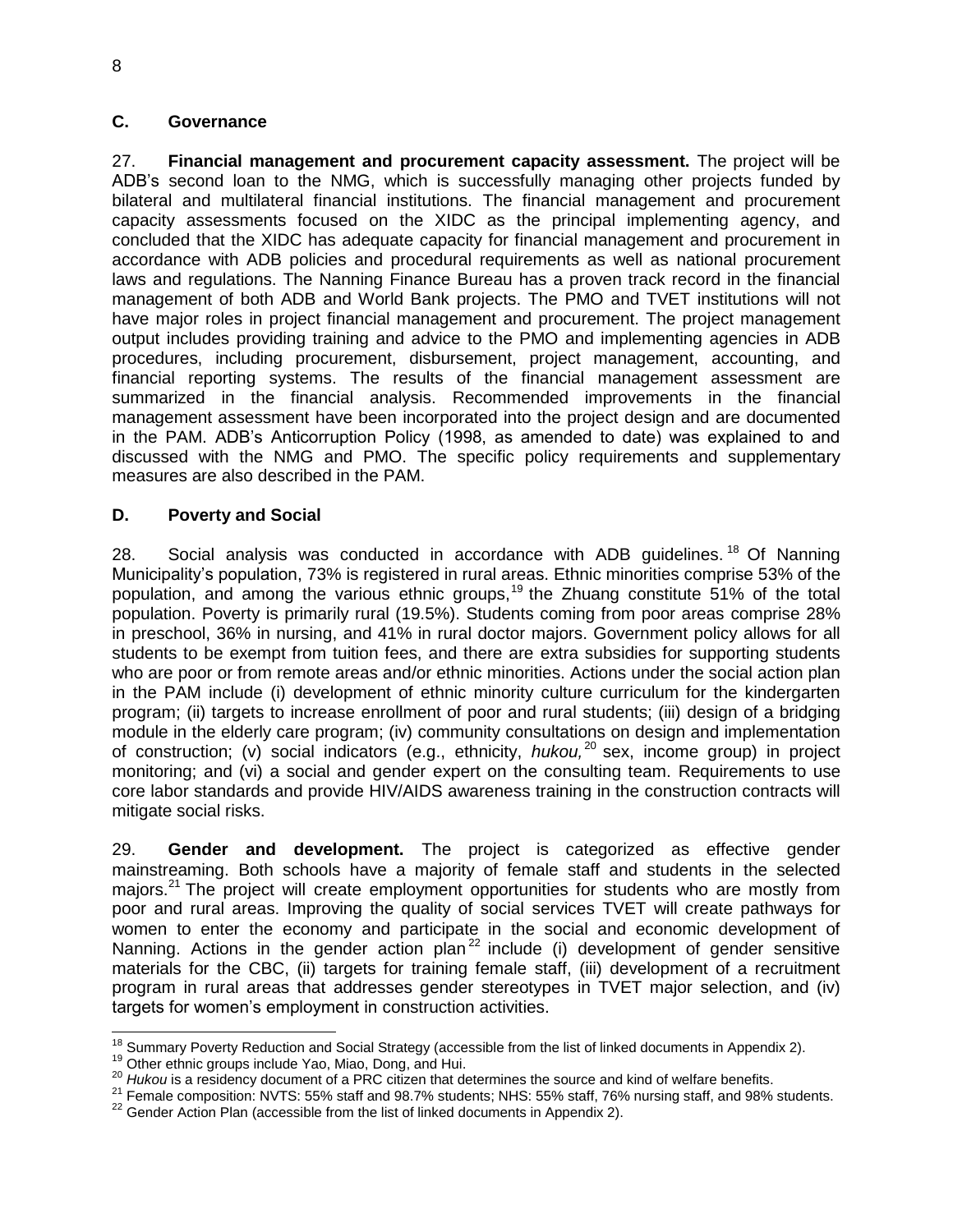## <span id="page-12-0"></span>**E. Safeguards**

30. **Environment.** The project is classified as category B for environment. An initial environmental examination (IEE),  $^{23}$  including the environmental management plan, was prepared and disclosed on the ADB website on 15 July 2013. The IEE complies with ADB's Safeguard Policy Statement (2009). The IEE concludes that the project's anticipated environmental impacts can be mitigated through implementation of the environmental management plan. During construction, some environmental impacts are anticipated, including noise, fugitive dust, demolition wastes, and risks to community and occupational health and safety. Overall, construction-related impacts are localized, short-term, and can be effectively mitigated through the application of good construction practices. During operation, no major environmental impacts are anticipated, and minor impacts will be addressed through the improvement of campus-wide environmental management systems. Environmental management is supported by loan covenants, capacity development, and institutional strengthening activities under the project. Environmental complaints or disputes will be handled in accordance with the grievance redress mechanism established for the project. The project will help establish energy-efficient, safe, and green campuses. The consulting services under the project will provide expert support to the NHS and NVTS in developing campus-wide environmental management systems based on the Draft Campus Greening Policy Framework defined in the IEE.

31. **Resettlement.** The involuntary resettlement category is C. The project activities will neither require land acquisition nor resettlement. Resettlement due diligence has been undertaken for the new NHS campus, yielding satisfactory results with no outstanding issues.

32. **Indigenous peoples.** The indigenous peoples category is B. No project activities will adversely affect indigenous people. Ethnic minority students and staff are a majority at both TVET schools. Ethnic minority communities using rural health services and kindergartens will benefit from improved services. In accordance with ADB's Safeguard Policy Statement (2009), the project has included measures in the overall project design in lieu of preparing a separate indigenous peoples plan.<sup>24</sup> An analysis of the issues,<sup>25</sup> stemming from consultations with staff, students, and other stakeholders (e.g., the Nanning Ethnic Minority Affairs Bureau), was prepared and recommended actions integrated into the project design. Measures to ensure ethnic minority inclusion include (i) design of ethnic minority culture curriculum for kindergarten major; (ii) assessment of issues in elderly care; (iii) improvement of rural student recruitment; and (iv) ethnicity indicators in tracer studies.

## <span id="page-12-1"></span>**F. Risks and Mitigating Measures**

33. Major risks and mitigating measures are summarized in Table 4 and detailed in the risk assessment and risk management plan.<sup>26</sup> Integrated benefits and impacts are expected to outweigh the costs.

 $\overline{a}$  $^{23}$  Initial Environmental Examination (accessible from the list of linked documents in Appendix 2).

<sup>&</sup>lt;sup>24</sup> "If Indigenous Peoples are the sole or the overwhelming majority of direct project beneficiaries, and when only positive impacts are identified, the elements of an [indigenous peoples plan] could be included in the overall project design in lieu of preparing a separate [indigenous peoples plan]." ADB. 2009. Safeguard Policy Statement. Manila. p 57.

 $^{25}$  Appendix 3 in the PAM.

<sup>26</sup> Risk Assessment and Risk Management Plan (accessible from the list of linked documents in Appendix 2).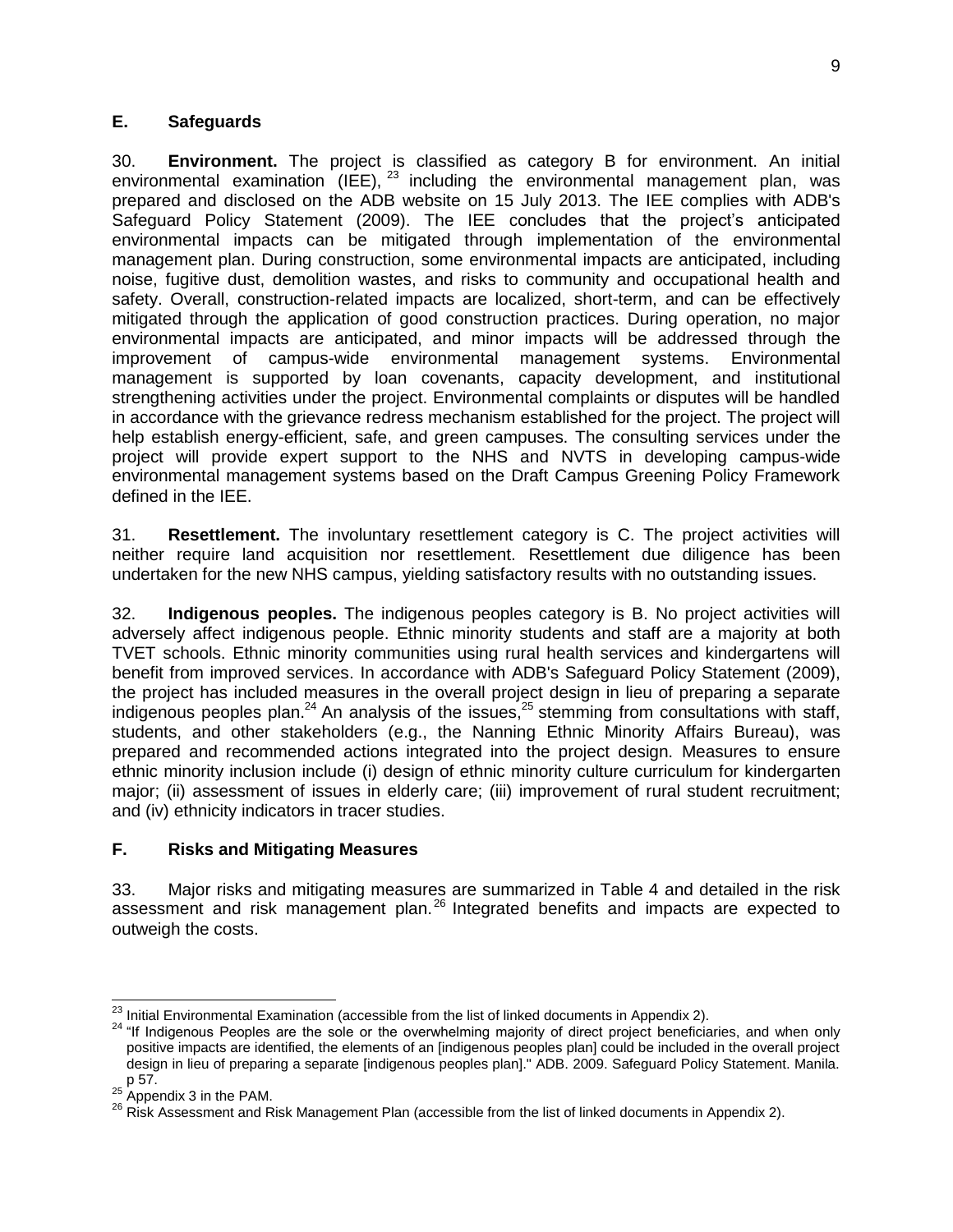| <b>Risks</b>                                                                                     | <b>Mitigating Measures</b>                                                                                                                                                                                                                                                                                                                                                                                            |
|--------------------------------------------------------------------------------------------------|-----------------------------------------------------------------------------------------------------------------------------------------------------------------------------------------------------------------------------------------------------------------------------------------------------------------------------------------------------------------------------------------------------------------------|
| Poor social perception of TVET<br>limits interest of potential<br>trainees.                      | The project will develop human resources strategies for recruitment, continuing<br>professional development, and partnership with the service industries to<br>improve relevance, quality, and social perceptions. The strategies need to be<br>complemented by continued strong support from the central government on<br>improving TVET quality and enhancing its social status as a facilitator of<br>growth.      |
| The commitment of TVET<br>institutions to implementing<br>change is not sustained.               | TVET improvement strategies have been developed through a consultative<br>process that indicated a strong recognition of the need to improve. Additionally,<br>the strategies were individually reviewed and finalized with the participation of<br>the schools themselves.                                                                                                                                           |
| Insufficient interest by the NMG<br>and GZAR government in<br>integrating the pilot innovations. | The NMG is willing to give a loan assurance that they will actively disseminate<br>the pilot results and seek to make them models of best practice. There will also<br>be ongoing policy dialogue on the pilot activities with relevant departments of<br>the NMG and GZAR government.                                                                                                                                |
| Procurement capacity is low,<br>leading to mistakes or delays in<br>procurement.                 | The project will provide training in project management and planning. Standard<br>bidding documents will be used along with ADB advance contracting facility,<br>and advice and support of a tendering company and consultants will be<br>provided. Timely provision of this support is planned to maximize its mitigation<br>impact, including the use of a start-up consultant in advance of loan<br>effectiveness. |

#### **Table 4: Summary of Risks and Mitigating Measures**

ADB = Asian Development Bank, GZAR = Guangxi Zhuang Autonomous Region, NMG = Nanning Municipal Government, TVET = technical and vocational education and training. Source: Asian Development Bank.

#### **IV. ASSURANCES**

<span id="page-13-0"></span>34. The government and the NMG have assured ADB that the implementation of the project shall conform to all applicable ADB policies including those concerning anticorruption measures, safeguards, gender, procurement, consulting services, and disbursement as described in detail in the project administration manual and loan documents. The government and the NMG have agreed with ADB on certain covenants for the project, which are set forth in the draft loan and project agreements.

#### **V. RECOMMENDATION**

<span id="page-13-1"></span>35. I am satisfied that the proposed loan would comply with the Articles of Agreement of the Asian Development Bank (ADB) and recommend that the Board approve the loan of \$50,000,000 to the People's Republic of China for the Guangxi Nanning Vocational Education Development Project, from ADB's ordinary capital resources, with interest to be determined in accordance with ADB's London interbank offered rate (LIBOR)-based lending facility; for a term of 25 years, including a grace period of 5 years; and such other terms and conditions as are substantially in accordance with those set forth in the draft loan and project agreements presented to the Board.

> Takehiko Nakao President

18 November 2013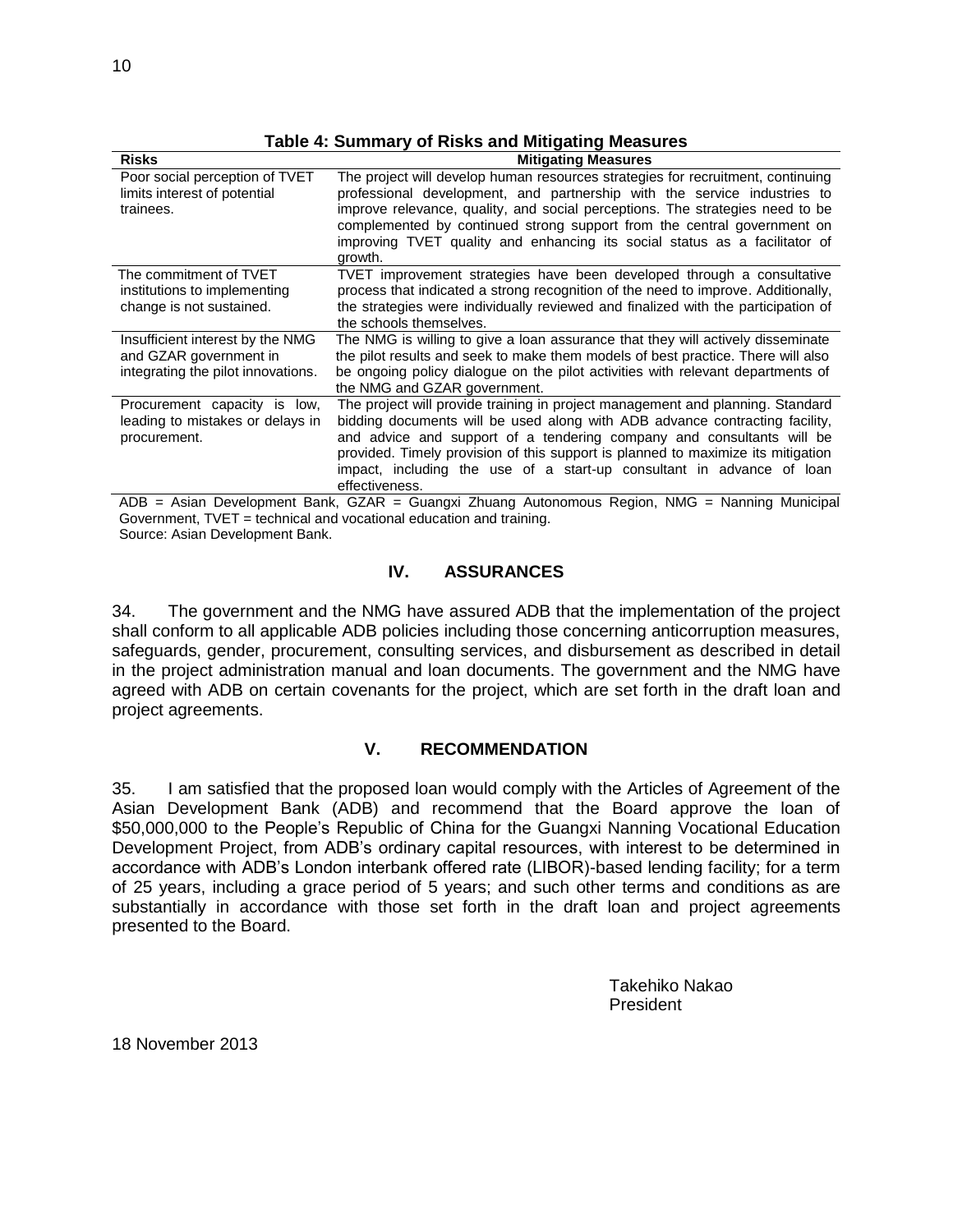| <b>Performance Targets and</b><br><b>Indicators with Baselines</b><br><b>By 2022</b><br>Gross enrollment rate will be 75%<br>for 3-year preschool and 95% for 1-<br>year preschool (Baseline 2010: 54%                                                                                                                                                                                                                                                                                                                                                                                                                                                                     | <b>Data Sources and</b><br><b>Reporting Mechanisms</b><br>Nanning Educational                                                                                                                      | <b>Assumptions and</b><br><b>Risks</b><br><b>Assumption</b>                                                                                                                                                                                                         |
|----------------------------------------------------------------------------------------------------------------------------------------------------------------------------------------------------------------------------------------------------------------------------------------------------------------------------------------------------------------------------------------------------------------------------------------------------------------------------------------------------------------------------------------------------------------------------------------------------------------------------------------------------------------------------|----------------------------------------------------------------------------------------------------------------------------------------------------------------------------------------------------|---------------------------------------------------------------------------------------------------------------------------------------------------------------------------------------------------------------------------------------------------------------------|
|                                                                                                                                                                                                                                                                                                                                                                                                                                                                                                                                                                                                                                                                            |                                                                                                                                                                                                    |                                                                                                                                                                                                                                                                     |
| for 3-year preschool and 74% for 1-<br>year preschool, to be disaggregated<br>by urban or rural)<br>The number of rural doctors per<br>1,000 people will be 2.10 and the<br>number of licensed nurses per 1,000<br>people will be 3.14 (Baseline 2009:<br>rural doctors 0.8 per 1,000 people<br>and licensed nurses 1.39 per 1,000<br>people)                                                                                                                                                                                                                                                                                                                              | Bureau annual statistics<br>Nanning Health Bureau<br>annual statistics                                                                                                                             | Government<br>commitment to<br>improving delivery of<br>social services is<br>sustained with<br>adequate budget<br>support<br><b>Risk</b><br>The economy and<br>social services fail to<br>expand on a<br>sustainable basis                                         |
| By 2018<br>95% of school graduates find initial<br>employment within 6 months of<br>graduation (disaggregated by sex)<br>(Baseline to be determined through<br>baseline studies in 2014)<br>Increased employer satisfaction with<br>knowledge, skills, and competencies<br>of employees graduating from the<br>project TVET institutions (Baseline<br>to be determined through baseline<br>studies in 2014)                                                                                                                                                                                                                                                                | <b>Tracer studies</b><br>Impact assessment<br>report, employer survey,<br>and tracer studies                                                                                                       | <b>Assumption</b><br>Public and private<br>industry experts<br>participate fully in<br>developing and<br>delivering effective<br>training programs<br><b>Risk</b><br>Low wages in social<br>services reduces<br>interests in social<br>sector TVET                  |
| At least 80% of teachers (50%<br>women) trained in student-centered<br>pedagogy and competency-based<br>curriculum development in both by<br>2017<br>Gender inclusive training,<br>curriculum, and recruitment outreach<br>materials developed in collaboration<br>with industry and TVET schools<br>At least two industry reference<br>groups established and six<br>memoranda of understanding signed<br>with international and/or national<br>partners<br>At least 20 teachers and 2,000<br>students (at least 85% of whom are<br>women) trained in new elderly care<br>curriculum (Baseline is 0)<br>Elderly care curriculum developed<br>and approved by Q2 of year 2 | School quarterly reports<br>Approved materials<br>Project progress reports<br>and memoranda of<br>understanding<br>School department<br>records<br>Approved curriculum<br>documents and letters of | <b>Assumption</b><br><b>TVET</b> institutions<br>have adequate and<br>qualified manpower<br>for capacity<br>strengthening<br><b>Risk</b><br>Commitment of<br>TVET institutions to<br>implementing change<br>in teaching and<br>learning methods is<br>not sustained |
|                                                                                                                                                                                                                                                                                                                                                                                                                                                                                                                                                                                                                                                                            |                                                                                                                                                                                                    | endorsement by the NHB<br>and the NHS                                                                                                                                                                                                                               |

## **DESIGN AND MONITORING FRAMEWORK**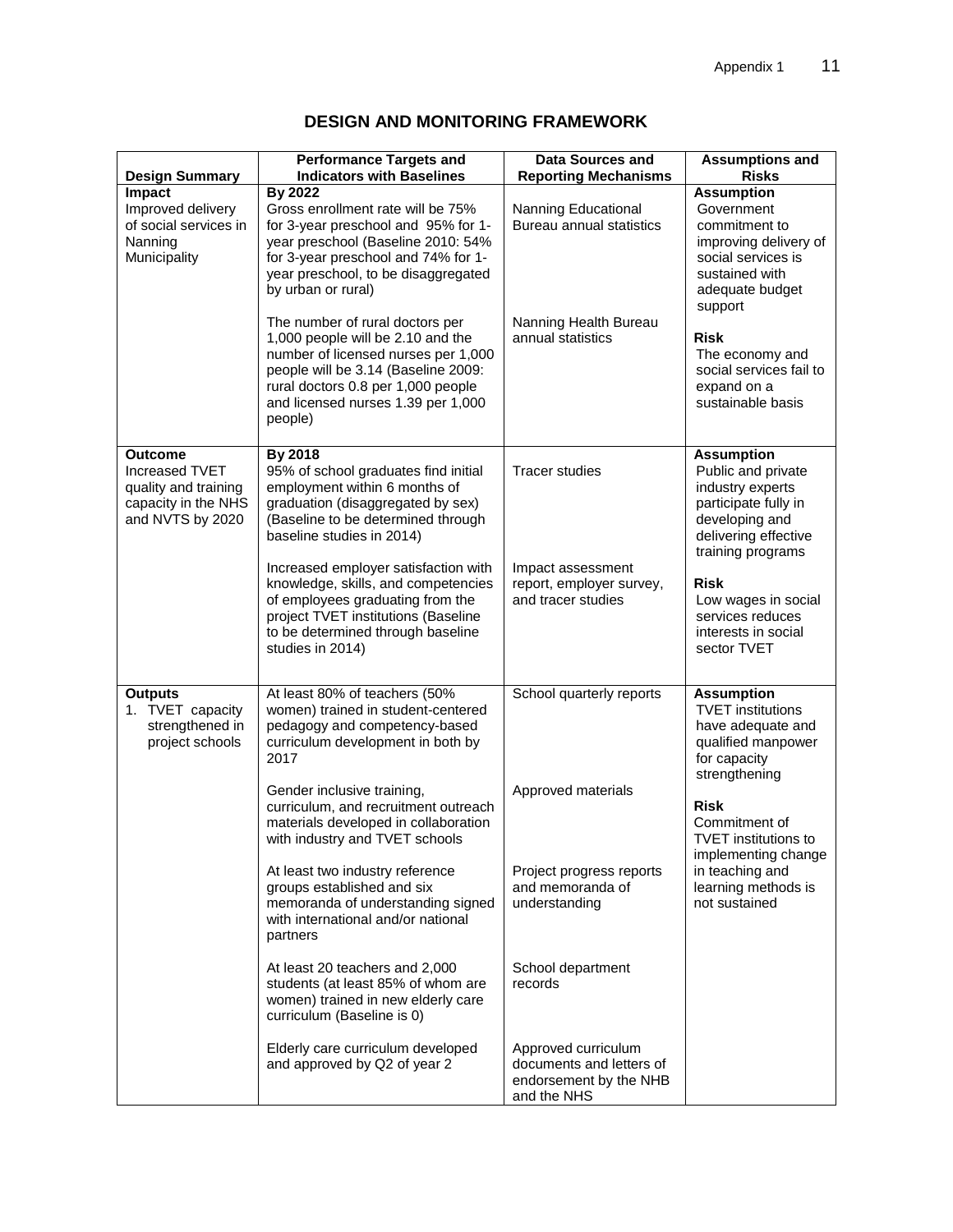|    | <b>Design Summary</b>                                            | <b>Performance Targets and</b><br><b>Indicators with Baselines</b>                                                                                                                                                                       | <b>Data Sources and</b><br><b>Reporting Mechanisms</b>       |               |                                                                                                            | <b>Assumptions and</b><br><b>Risks</b>                                                                                         |
|----|------------------------------------------------------------------|------------------------------------------------------------------------------------------------------------------------------------------------------------------------------------------------------------------------------------------|--------------------------------------------------------------|---------------|------------------------------------------------------------------------------------------------------------|--------------------------------------------------------------------------------------------------------------------------------|
|    | 2. Pilot programs<br>implemented in<br>project schools           | At least two rural training bases<br>established with local practitioners<br>as trainers by 2015 (at least 80% of<br>the nurses and 30% of the rural<br>doctors are female trainees)                                                     | Project progress reports                                     |               | <b>Assumption</b><br>Operations and<br>sustaining and                                                      | maintenance costs of<br>expanding the pilots<br>after the project will                                                         |
|    |                                                                  | One kindergarten training base<br>functioning at the NVTS using action<br>research and inclusive design<br>features (such as ethnic minority<br>curriculum, standards for student to<br>space ratio by 2016                              | Project progress reports                                     |               | be provided<br><b>Risk</b><br>by the GZAR                                                                  | Insufficient interest<br>government and the<br>NMG in integrating<br>the pilot innovations                                     |
| 3. | Buildings,<br>campus<br>facilities, and<br>equipment<br>upgraded | Civil works and facilities completed<br>for the NVTS and (13 buildings) and<br>NHS (5 buildings) by 2016<br>Green campus policy designed and<br>environmental management system<br>developed and implemented on both<br>campuses by 2016 | Project progress reports<br>Project progress reports         |               | <b>Assumptions</b><br>Government                                                                           | counterpart inputs<br>are provided on time<br>and are adequate<br>Executing agency<br>and implementing<br>agencies have strong |
|    |                                                                  | Training equipment installation in the<br>two TVET institutions completed by<br>year 4<br>Number of students benefiting from<br>new or improved facilities increased<br>(sex disaggregated)                                              | Project progress records<br>School records                   |               | the procurement<br>agent and project<br>implementation<br>become obsolete<br>due to changing<br>curriculum | capacity in project<br>management, and<br>consultant are hired<br>in a timely manner<br>Equipment does not                     |
|    | 4. Project<br>management<br>support                              | PMO established and fully staffed by<br>year 1                                                                                                                                                                                           | Project progress reports                                     |               | <b>Assumption</b><br>PMO fully staffed                                                                     |                                                                                                                                |
|    | implemented                                                      | PMO staff provided with training<br>from year 1<br>Workshops to disseminate<br>knowledge and lessons learned<br>conducted.                                                                                                               | Project progress reports<br>Midterm and completion<br>report |               | <b>Risk</b><br>Staff turnover<br>creates delays                                                            |                                                                                                                                |
|    | <b>Activities with Milestones</b>                                |                                                                                                                                                                                                                                          |                                                              | <b>Inputs</b> |                                                                                                            |                                                                                                                                |
| 1. |                                                                  | <b>TVET Capacity Strengthened in Project Schools</b>                                                                                                                                                                                     |                                                              |               | ADB: Total \$50 million                                                                                    |                                                                                                                                |
|    | 1.1 Curriculum Development                                       | 1.1.1 Complete needs and demands analysis within 3 months of                                                                                                                                                                             |                                                              | <b>Item</b>   |                                                                                                            | <b>Amount</b><br>(\$ million)                                                                                                  |
|    | commencement of consulting service                               |                                                                                                                                                                                                                                          |                                                              | Civil works   |                                                                                                            | 41.74                                                                                                                          |
|    | nurse educators by end 2016<br>1.2 Teacher Training              | 1.1.2 Develop new or modified training modules for kindergarten teachers and                                                                                                                                                             |                                                              | Equipment     |                                                                                                            | 4.87                                                                                                                           |

1.2.1 Design and deliver student-centered methods courses in both schools by 2016 1.2.2 Design and deliver CBC development courses in both schools by 2016 1.2.3 Identify and build capacity of a cohort of 10 key trainers in each school by 2017 Capacity development 3.39

1.2.4 Develop and implement a continuing professional development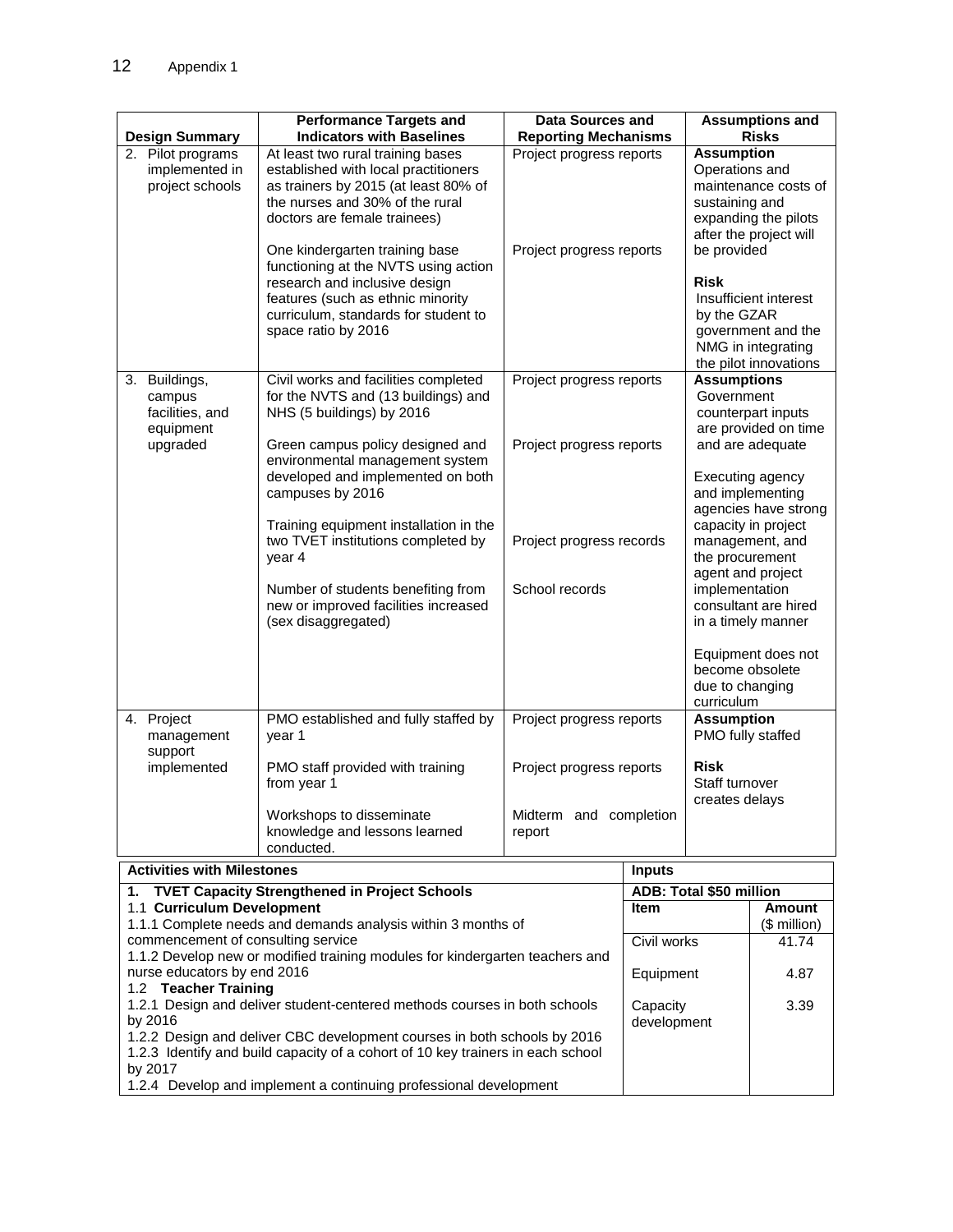| framework by 2017<br><b>Government:</b><br>1.3 Human Resources<br>Total \$52.69 million<br>1.3.1 Conduct needs assessment for human resources development strategy<br><b>Amount</b><br><b>Item</b><br>at both schools by 2014<br>(\$ million)<br>1.3.2 Develop and implement tracer studies by 2015<br>Civil works<br>38.34<br>1.3.3 Identify institutions and establish partnership agreements by 2016<br>1.4 Elderly Care<br>Equipment<br>0.49<br>1.4.1 Conduct occupational analysis for elderly care nursing by end of 2014 |
|---------------------------------------------------------------------------------------------------------------------------------------------------------------------------------------------------------------------------------------------------------------------------------------------------------------------------------------------------------------------------------------------------------------------------------------------------------------------------------------------------------------------------------|
|                                                                                                                                                                                                                                                                                                                                                                                                                                                                                                                                 |
|                                                                                                                                                                                                                                                                                                                                                                                                                                                                                                                                 |
|                                                                                                                                                                                                                                                                                                                                                                                                                                                                                                                                 |
|                                                                                                                                                                                                                                                                                                                                                                                                                                                                                                                                 |
|                                                                                                                                                                                                                                                                                                                                                                                                                                                                                                                                 |
|                                                                                                                                                                                                                                                                                                                                                                                                                                                                                                                                 |
|                                                                                                                                                                                                                                                                                                                                                                                                                                                                                                                                 |
|                                                                                                                                                                                                                                                                                                                                                                                                                                                                                                                                 |
| 1.4.2 Develop and implement CBC and standards for elderly care by 2016<br>Contingencies<br>11.94                                                                                                                                                                                                                                                                                                                                                                                                                                |
| 1.4.3 Develop bridging courses between elderly care worker and nursing                                                                                                                                                                                                                                                                                                                                                                                                                                                          |
| program by 2016<br>1.92<br>Financing                                                                                                                                                                                                                                                                                                                                                                                                                                                                                            |
| 2. Pilot Programs Implemented in Project Schools<br>charges during                                                                                                                                                                                                                                                                                                                                                                                                                                                              |
| 2.1. Rural Training Bases<br>implementation                                                                                                                                                                                                                                                                                                                                                                                                                                                                                     |
| 2.1.1 Select the site(s) for the rural training centers by 2014                                                                                                                                                                                                                                                                                                                                                                                                                                                                 |
| 2.1.2 Pilot test the rural training center concept by 2016                                                                                                                                                                                                                                                                                                                                                                                                                                                                      |
| 2.1.3 Evaluate the pilot and develop sustainability strategy for post-pilot stage                                                                                                                                                                                                                                                                                                                                                                                                                                               |
| by 2017                                                                                                                                                                                                                                                                                                                                                                                                                                                                                                                         |
| <b>Kindergarten Training Base</b><br>$2.2^{\circ}$                                                                                                                                                                                                                                                                                                                                                                                                                                                                              |
| 2.2.1 Kindergarten constructed, fully equipped, and operational by 2016                                                                                                                                                                                                                                                                                                                                                                                                                                                         |
| 2.2.2 Vision, mission, and strategies for a sustainable kindergarten training                                                                                                                                                                                                                                                                                                                                                                                                                                                   |
| base formulated by 2015                                                                                                                                                                                                                                                                                                                                                                                                                                                                                                         |
| 2.2.3 Action research program established by 2016                                                                                                                                                                                                                                                                                                                                                                                                                                                                               |
| 3. Buildings, campus facilities, and equipment upgraded                                                                                                                                                                                                                                                                                                                                                                                                                                                                         |
| 3.1<br>Prepare and complete engineering design (including energy efficiency,                                                                                                                                                                                                                                                                                                                                                                                                                                                    |
| safety, and bidding documents by 2014)                                                                                                                                                                                                                                                                                                                                                                                                                                                                                          |
| Commence civil works construction by Q2 2014 and complete by 2017<br>3.2                                                                                                                                                                                                                                                                                                                                                                                                                                                        |
| Prepare and complete equipment specifications and bidding documents<br>3.3                                                                                                                                                                                                                                                                                                                                                                                                                                                      |
| by 2014                                                                                                                                                                                                                                                                                                                                                                                                                                                                                                                         |
| 3.4<br>Procure, install, and test equipment by 2017                                                                                                                                                                                                                                                                                                                                                                                                                                                                             |
| 4. Project management support implemented                                                                                                                                                                                                                                                                                                                                                                                                                                                                                       |
| Appoint consultant and conduct initial training of PMO and<br>4.1                                                                                                                                                                                                                                                                                                                                                                                                                                                               |
| implementing agency staff by 2014                                                                                                                                                                                                                                                                                                                                                                                                                                                                                               |
| Establish an operational project performance monitoring system by Q3<br>4.2                                                                                                                                                                                                                                                                                                                                                                                                                                                     |
| 2014<br>4.3                                                                                                                                                                                                                                                                                                                                                                                                                                                                                                                     |
| Implement and monitor the environmental management plan and the<br>social and gender action plans (ongoing until project completion)                                                                                                                                                                                                                                                                                                                                                                                            |
| Evaluate and disseminate experiences by 2018<br>4.4                                                                                                                                                                                                                                                                                                                                                                                                                                                                             |

CBC = competency-based curricula, GZAR = Guangxi Zhuang Autonomous Region, NHB = Nanning Health Bureau, NHS = Nanning Health School, NMG = Nanning Municipal Government, NVTS = Nanning No. 4 Vocational and Technical School, PMO = project management office, TVET = technical and vocational education and training. Source: Asian Development Bank.